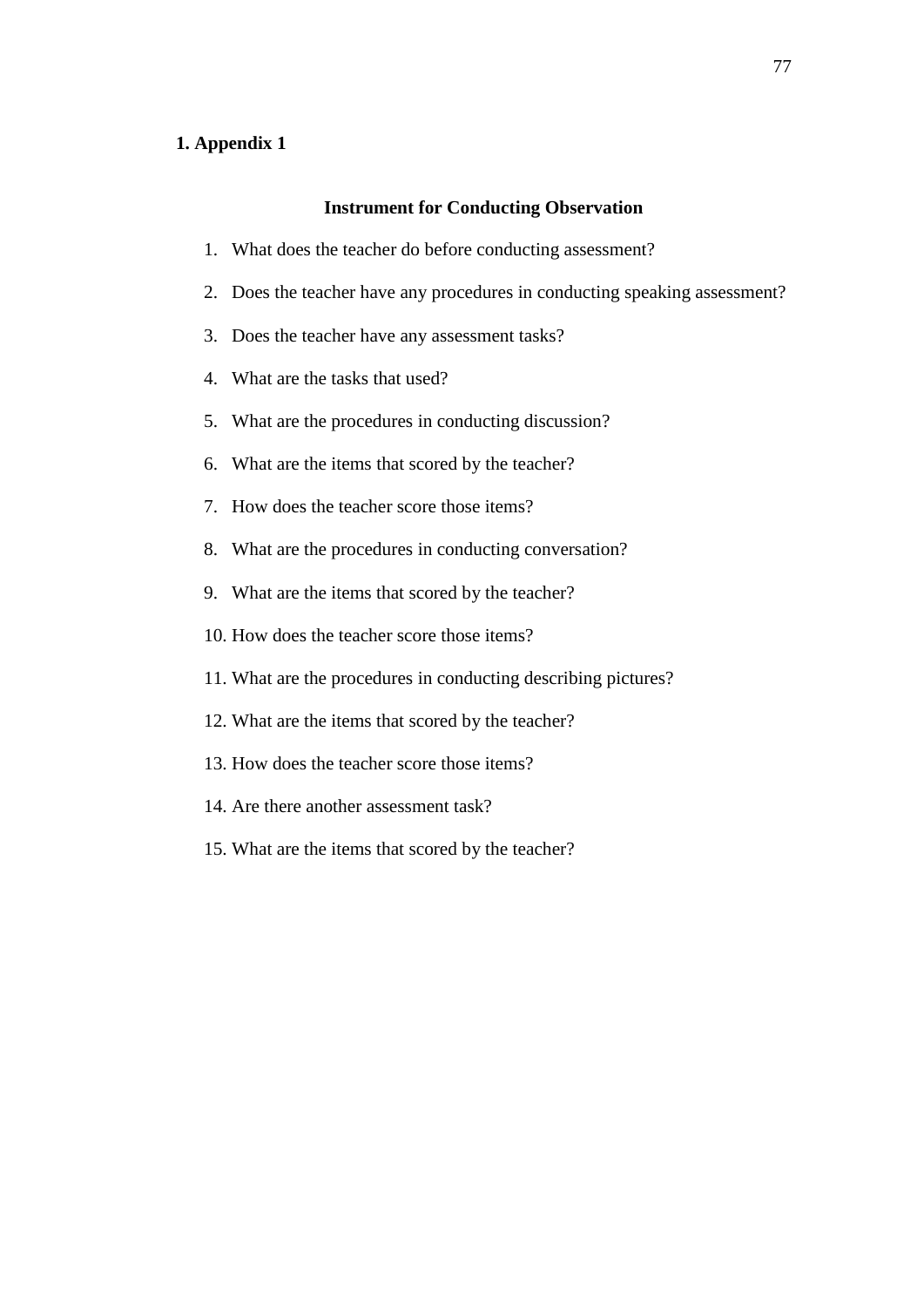# **2. Appendix 2 (Observation Sheets)**

# **Tabel Pengamatan (Observasi)**

A. Kegiatan guru dalam melaksanakan *speaking assessment*.

| No. | Kegiatan                                                 | Ya | Tidak |
|-----|----------------------------------------------------------|----|-------|
| 1.  | Memberi tugas penilaian (Assessment Task) ke siswa       |    |       |
| 2.  | Mengadakan penilaian dengan berbagai bentuk / tugas yang |    |       |
|     | berbeda                                                  |    |       |
| 3.  | Menerapkan prosedur-prosedur dalam mengadakan atau       |    |       |
|     | memberi tugas.                                           |    |       |
| 4.  | Mengadakan penilaian secara langsung                     |    |       |
| 5.  | Mengadakan penilaian secara tidak langsung               |    |       |
| 6.  | Memiliki asisten sebagai assessor (penilai)              |    |       |
| 7.  | Menilai kompetensi siswa                                 |    |       |
| 8.  | Menggunakan media                                        |    |       |
| 9.  | Menggunakan instrument penilaian (rubrik, peer           |    |       |
|     | assessment)                                              |    |       |
| 10. | Mengecek / memonitor hasil penilaian                     |    |       |
|     |                                                          |    |       |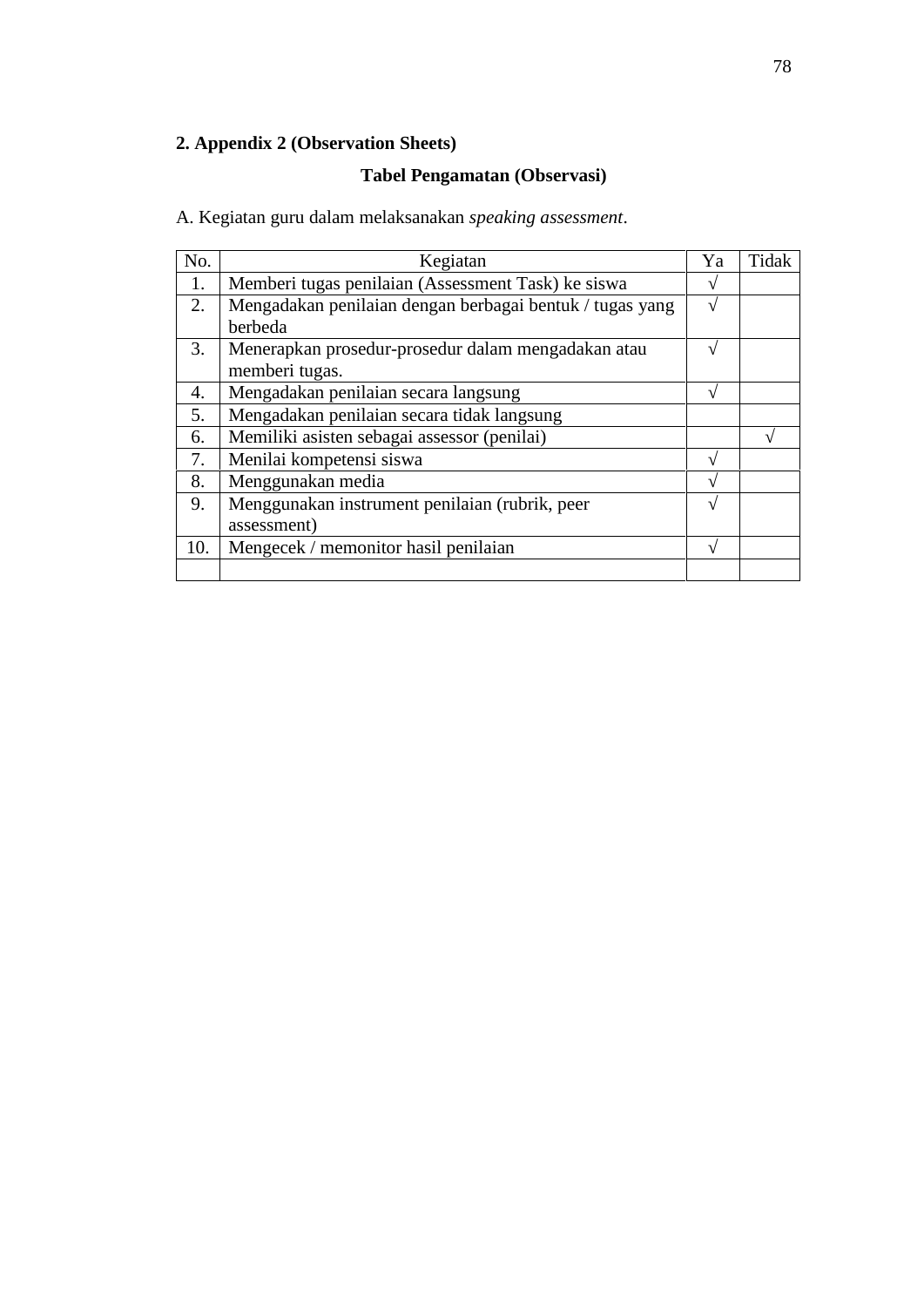| No.              | <b>Types of speaking</b> | <b>Type of assessment tasks</b> |  |
|------------------|--------------------------|---------------------------------|--|
| 1.               | <b>Imitative</b>         | Word repetition task            |  |
|                  |                          | Phonepass test                  |  |
| 2.               | <b>Intensive</b>         | Directed response task          |  |
|                  |                          | Reading aloud task              |  |
|                  |                          | Dialogue                        |  |
|                  |                          | Describing pictures             |  |
| 3.               | <b>Responsive</b>        | Question and Answer             |  |
|                  |                          | Paraphrasing                    |  |
|                  |                          | Conversation                    |  |
| $\overline{4}$ . | <b>Interactive</b>       | Sharing                         |  |
|                  |                          | <b>Discussions</b>              |  |
|                  |                          | Debate                          |  |
|                  |                          | Interview                       |  |
|                  |                          | Role Play                       |  |
| 5.               | <b>Extensive</b>         | Speeches                        |  |
|                  |                          | Oral presentation               |  |
|                  |                          | Monolog                         |  |
|                  |                          | Story telling                   |  |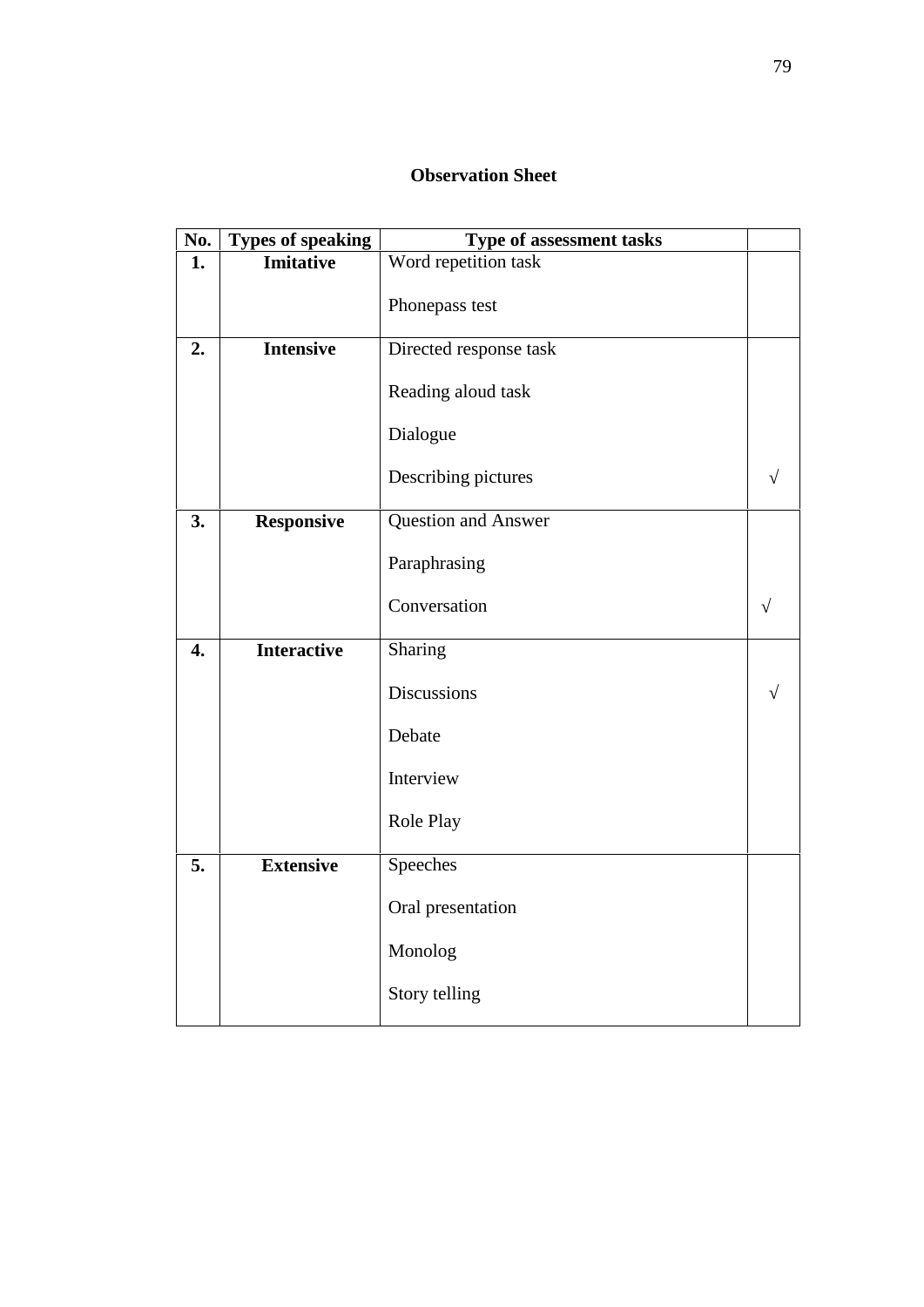| N <sub>0</sub>   | Kompetensi         | Aspek yang di ukur                    |  |
|------------------|--------------------|---------------------------------------|--|
| 1.               | <b>Grammatical</b> | Grammar                               |  |
|                  | <b>Competences</b> | Vocabulary                            |  |
|                  |                    | Words                                 |  |
|                  |                    | Phrases                               |  |
|                  |                    | Sentences                             |  |
|                  |                    | Pronunciation                         |  |
|                  |                    | Fluency                               |  |
|                  |                    | Accuracy                              |  |
|                  |                    | Syntax                                |  |
|                  |                    | Phonology                             |  |
|                  |                    | Morphology                            |  |
|                  |                    | Semantics                             |  |
| 2.               | Sociolinguistic    | Appropriateness                       |  |
|                  | <b>Competences</b> | Politeness                            |  |
| 3.               | <b>Discourse</b>   | Cohesion of utterance                 |  |
|                  | <b>Competences</b> | Coherence of meaning                  |  |
| $\overline{4}$ . | <b>Strategic</b>   | Expressions                           |  |
|                  | Competence         | Using verbal or non-verbal strategies |  |
|                  |                    | Gestures                              |  |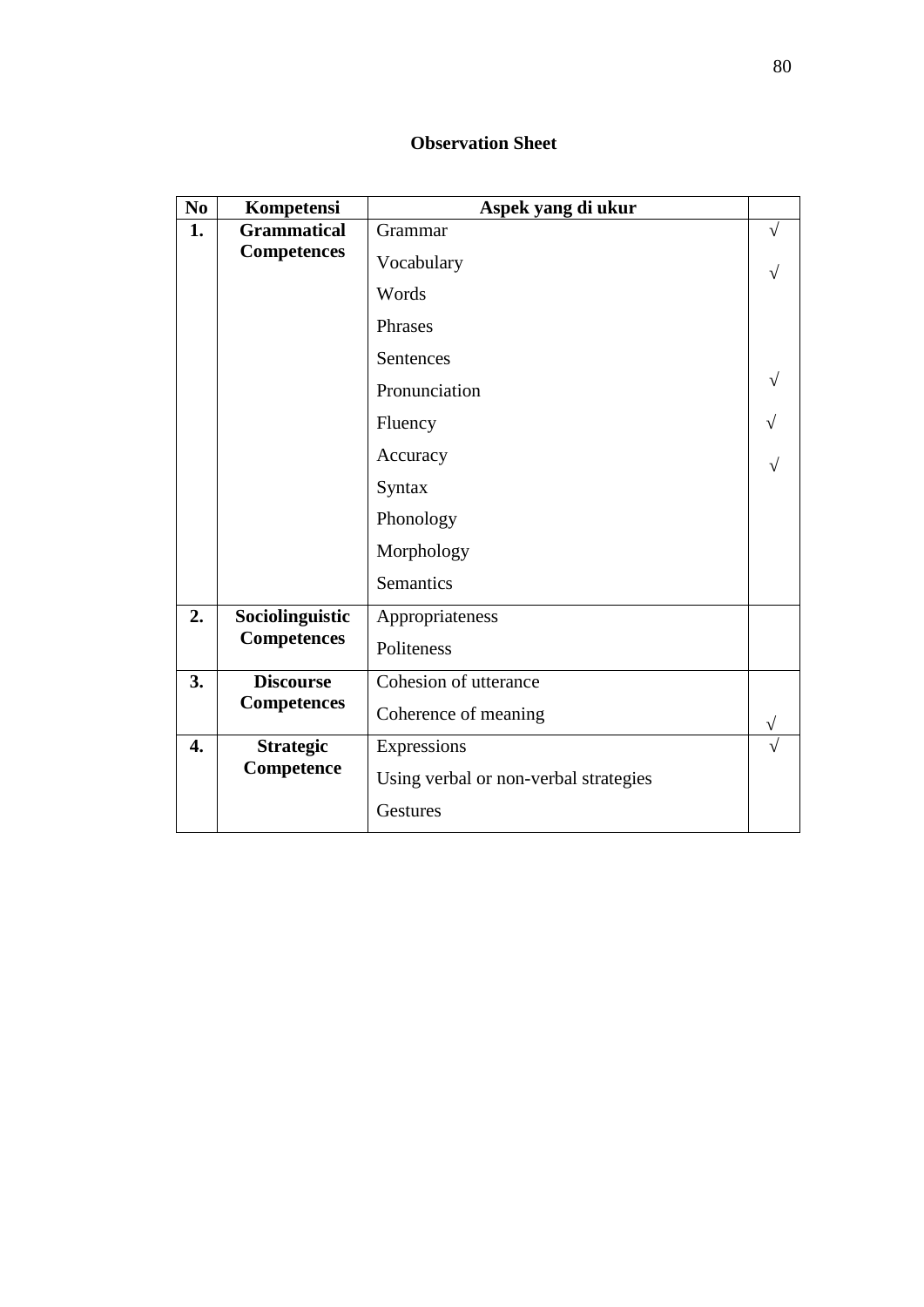# **Type of Assessment Task:** Discussion

**Date:** 19<sup>th</sup>, August 2008

| NO               | <b>PROCEDURES</b>                                                          |
|------------------|----------------------------------------------------------------------------|
| 1.               | The teacher divides the class in to four groups                            |
| 2.               | Each group consist of five or six members                                  |
| 3.               | The teacher gives some topics (Juvenile Delinquency, Educational           |
|                  | System in Indonesia)                                                       |
| $\overline{4}$ . | The teacher gives the time a week for all groups to make preparation       |
| 5.               | The students who the members of the group sit on the chairs arranged in    |
|                  | circle form and then they can begin the discussion                         |
| 6                | The teacher gives some questions related to the topic                      |
| 7.               | The teacher gives for about ten minutes for each group to discuss          |
| 8.               | Each student has to share his or her argument / opinions during discussion |
| 9.               | Each student is recommended to be active in discussion                     |
| 10.              | The teacher score directly by observing the discussion                     |
| 11.              | Each group can take turn for discussion if another group finished the      |
|                  | discussion                                                                 |
|                  | <b>SCORED ITEM</b>                                                         |
| 1.               | Accuracy                                                                   |
| 2.               | Fluency                                                                    |
| 3.               |                                                                            |
| $\overline{4}$ . |                                                                            |
| 5.               |                                                                            |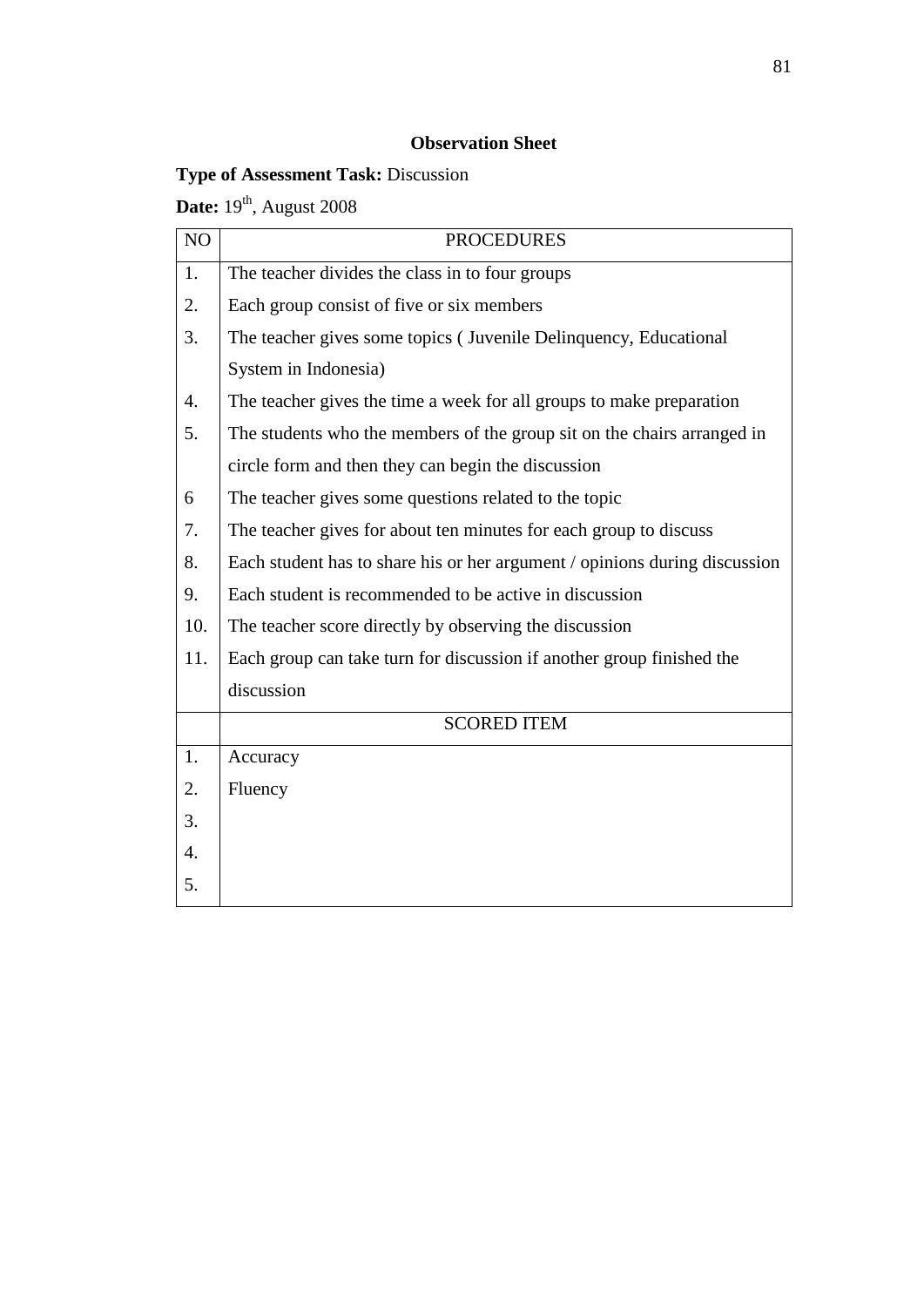# **Type of Assessment Task:** Conversation

# Date: 30<sup>th</sup>, September 2008

| NO  | <b>PROCEDURES</b>                                                        |
|-----|--------------------------------------------------------------------------|
| 1.  | The teacher divided the students in pairs                                |
| 2.  | The teacher gives some topics (conversation in restaurant, bank, school, |
|     | $etc.$ )                                                                 |
| 3.  | The teacher gives the time for preparation a week                        |
| 4.  | The conversation is dialogue between two students                        |
| 5.  | The students can present it in front of the class in turn                |
| 6.  | The teacher gives the time for about 3 minutes or more                   |
| 7.  | The teacher scores directly                                              |
| 8.  |                                                                          |
| 9.  |                                                                          |
| 10. |                                                                          |
|     | <b>SCORED ITEM</b>                                                       |
| 1.  | Fluency                                                                  |
| 2.  | Pronunciation                                                            |
| 3.  | Grammar                                                                  |
| 4.  | Vocabulary                                                               |
| 5.  | Expression                                                               |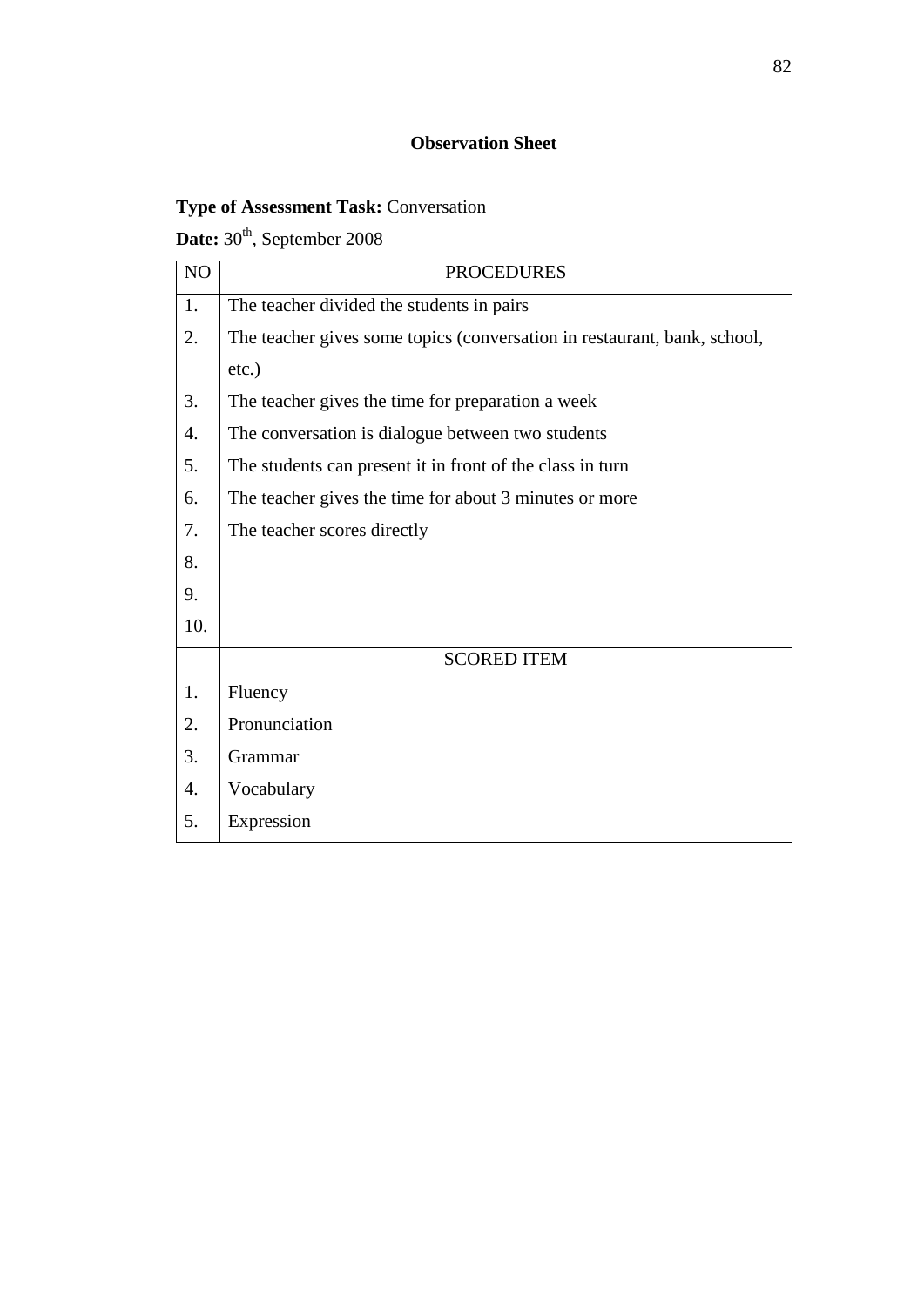# **Type Of assessment Task:** Describing Pictures

**Date:** 11<sup>th</sup>, November 2008

| NO  | <b>PROCEDURES</b>                                                        |
|-----|--------------------------------------------------------------------------|
| 1.  | This task is done individually                                           |
| 2.  | Each student should come forward and sit in front of the teacher         |
| 3.  | The teacher asks some questions related to the pictures (a map of place) |
| 4.  | The questions just spoken in one time and there is no repetition         |
| 5.  | The student has to answer every question as clear as possible            |
| 6.  | The teacher scores directly                                              |
| 7.  | Another students can take the turn if the other one is finished          |
| 8.  |                                                                          |
| 9.  |                                                                          |
| 10. |                                                                          |
|     | <b>SCORED ITEM</b>                                                       |
| 1.  | Pronunciation                                                            |
| 2.  | Grammar                                                                  |
| 3.  | Fluency                                                                  |
| 4.  |                                                                          |
| 5.  |                                                                          |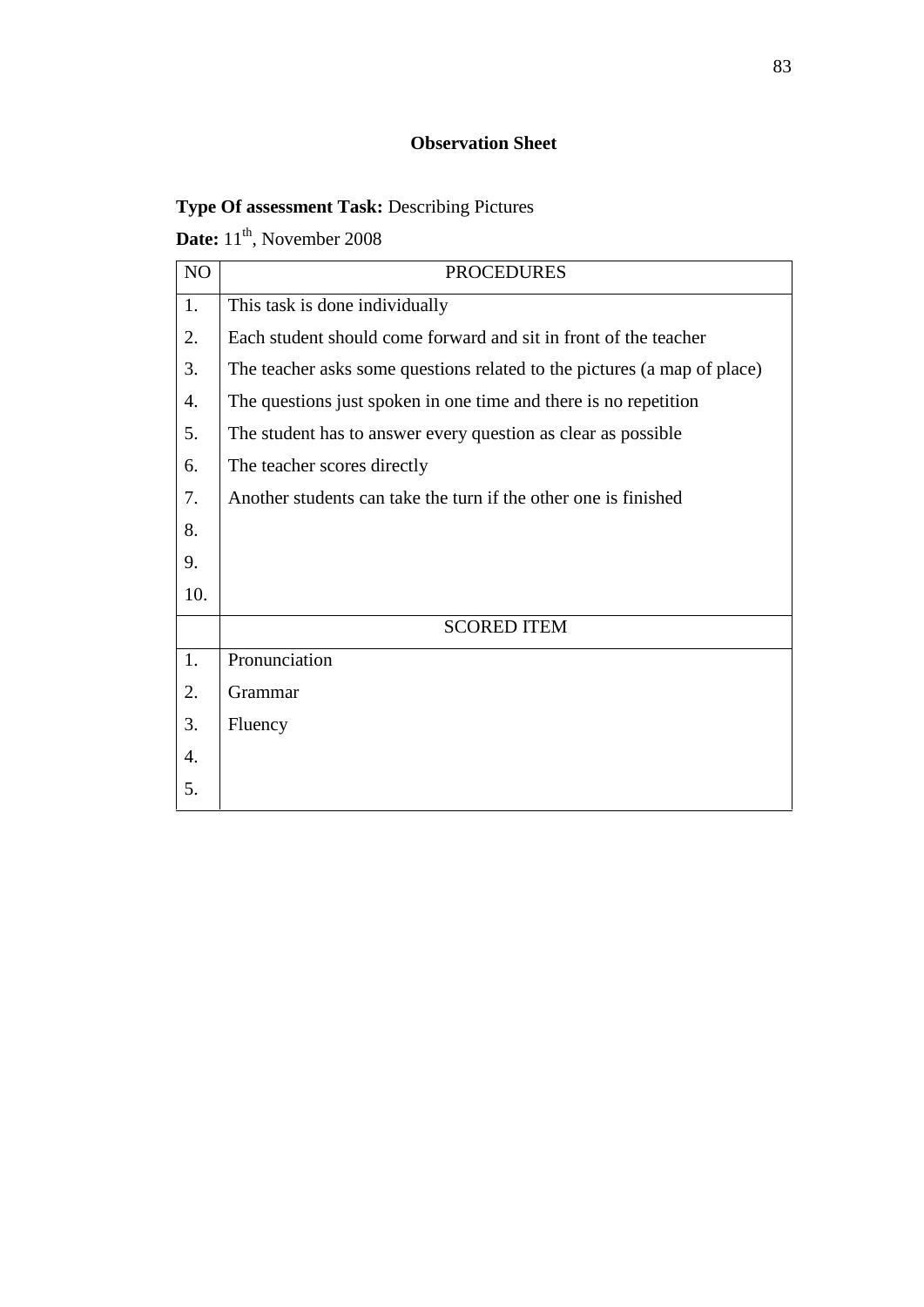#### **3. Appendix 3**

#### **Script of Interview**

#### **A. Interview of teacher**

Interviewee : Mr. Khusnul Khuluq S.pd, M.pd. Day/date : Wednesday,  $13^{th}$ , August  $2008$ 

1. How far is your understanding about the implementation of speaking assessment?

Answer: *Speaking assessment is an assessment which used to examine student's ability in speaking!*

2. Are there any procedures that used to implement speaking assessment? Answer: *Yes, We need procedure on implementing speaking assessment, in order the result can be maximal, including applying of the steps during teaching process in class, which should be understood by students.*

3. What are the steps that used in implementing speaking assessment? Answer: *The steps that should be done in implementing speaking assessment are the teacher is applying a drill than giving several keywords that will be used and also using several expressions. So, in the context, the students are able to use what teacher's want.*

#### 4. How to do speaking test?

Answer: *The assessment that will be done, in this case speaking assessment, is done in group, or in pair or individually.*

- 5. What are the aspects of speaking assessment that should be measured? Answer: *The aspects that measured usually including fluency, pronunciation, grammar and expressions.*
- 6. What are the competences that should be measured? Answer: *The competences that measured includes cognitive, affective, and psychomotor. In which, the learning can be done by students neither the indicator can be achieved in class.*
- 7. Do you measure the four communicative competences? Answer: *Yes, so the four communicative competences, if in SMA, we can see it on cognitive, affective, and psychomotor which is included the four competences.*

8. What are the difficulties that faced by the teacher in implementing speaking assessment?

Answer: *The difficulties that faced are the students do not usually speaks by using foreign language and also they don't practice to use English*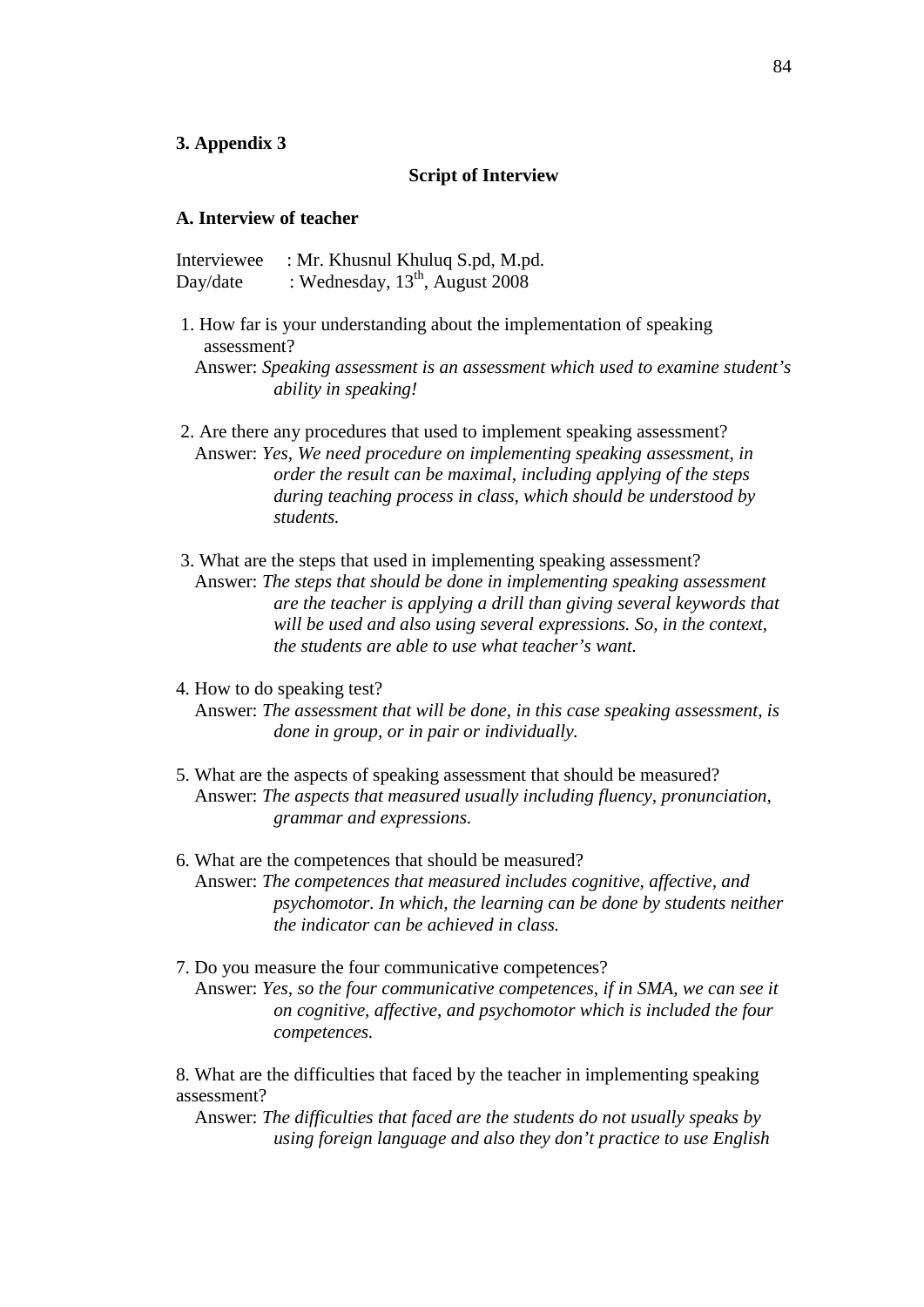*language in daily activity. So, when they speak English, they become shy and can not express it.*

- 9. In your opinion, how is the student's speaking ability?
	- Answer: *It is depend on the class. Some students in twelfth grade have good ability, may be they recognized English language by following courses outside the class and some students has not capability. May be they didn't follow English course outside the class. So in every class is different.*
- 10. What are the types of speaking assessment tasks used by the teacher? Answer: *There are various types of assessment tasks, for example there is monolog, dialog, discussion or listening comprehension, fill in the blank of sentences than they listen to the example of conversation in cassette after that they imitate it.*
- 11. Is the test made by the teacher? Answer: *Some test is made by teacher but almost taken from the books.*
- 12. Is the test used to measure students' competences or performances itself? Answer: *Ya…. The test is used to measure students' competences, how far they achieve, ultimately, there is development in performance or not, and also the style, expression, pronunciation and the performance of using grammar.*
- 13. What are the instruments that used in assessing speaking?
	- Answer: *Yes…we have to give more task and the instruments that used in assessing speaking, there are many portfolios such as cassette, which is the recording of students' dialog, or in CD or the model of dialog by using expression that have been taught in class.*
- 14. Do you ever use rubric as instrument in scoring? Answer: *Yes, in which the rubric is integrated to assess speaking ability and not all rubric, we use a specific rubric which is suitable to evaluate*
- 15. What do you score through collecting portfolios?

*the competence*

*.*

- Answer: Actually there are many things in scoring portfolios, but it focuses on grammar, the writing and the coherent of the students' speaking itself.
- 16. What are other activities or another tasks used by teacher to conduct speaking assessment? For example, drama or demonstration…

Answer: *The activities or tasks are like discussion, dialogue, sharing, among students among students or between student and teacher.*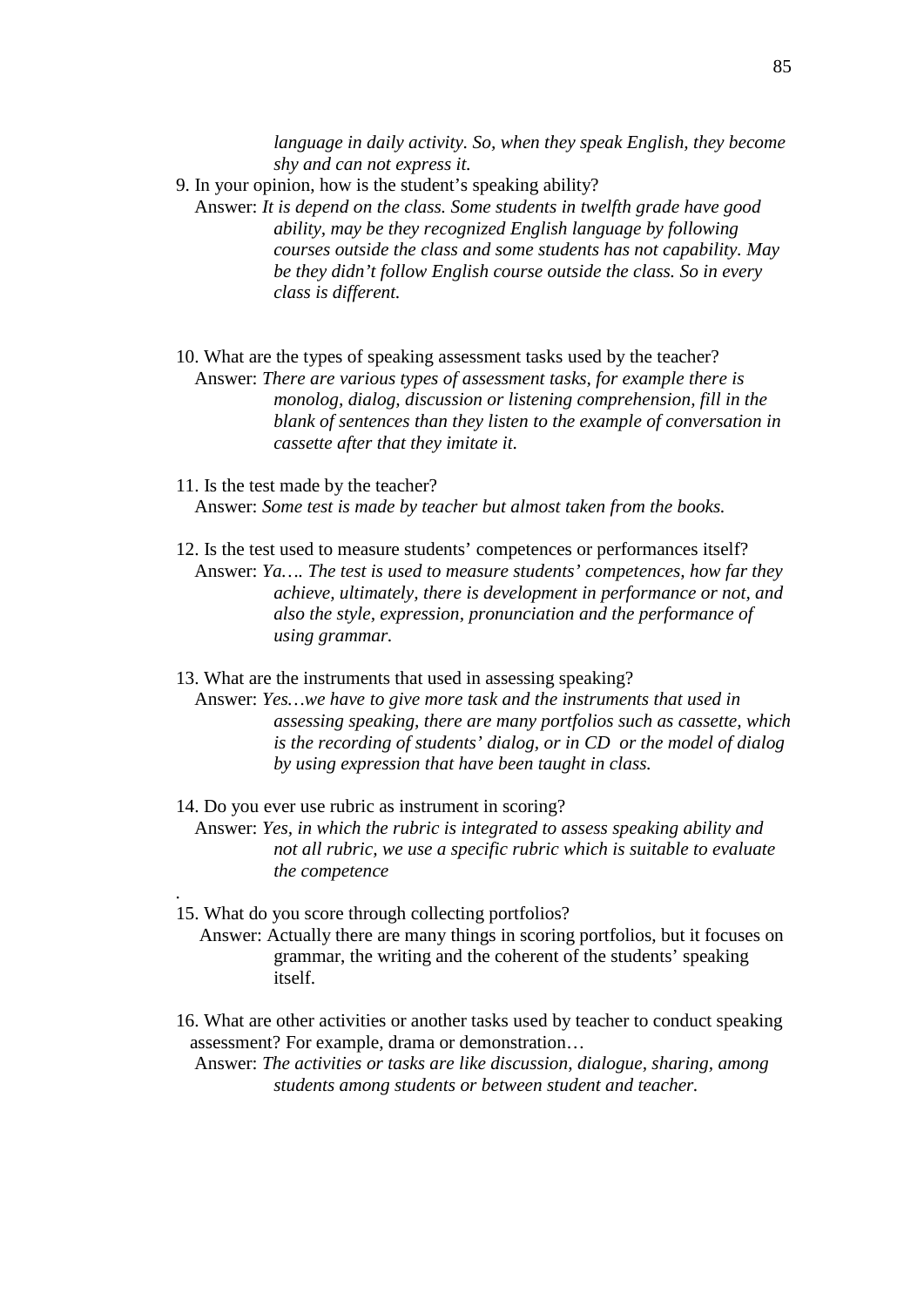17. Does the teacher conduct speaking assessment continuously?

Answer: *The speaking assessment is conducted based on Based Competence which applied in teaching process. So the assessment is needed based on Based Competence itself. But it is continued to assess another skill such as writing, reading, and another skills.*

- 18. Does the result of assessment aim to increase students' motivation? Answer: *Absolutely! For every assessment we have to motivate them to speak by using English language, in order they can take the benefit.*
- 19. Do the students know the level of success by seeing the result of assessment? Answer: *Yes of course! Because of the result of assessment is displayed transparently, so it is expected by conducting assessment can give motivation. In order the students' know their friends who have ability or success and who didn't succeed.*

20. Does the result of speaking assessment used to develop the quality of teaching and learning in class?

Answer: *Because the result of those assessment done transparently and they can see the scores, it is expected that in learning process they can check their achievement thus they can improve their achievement by themselves.*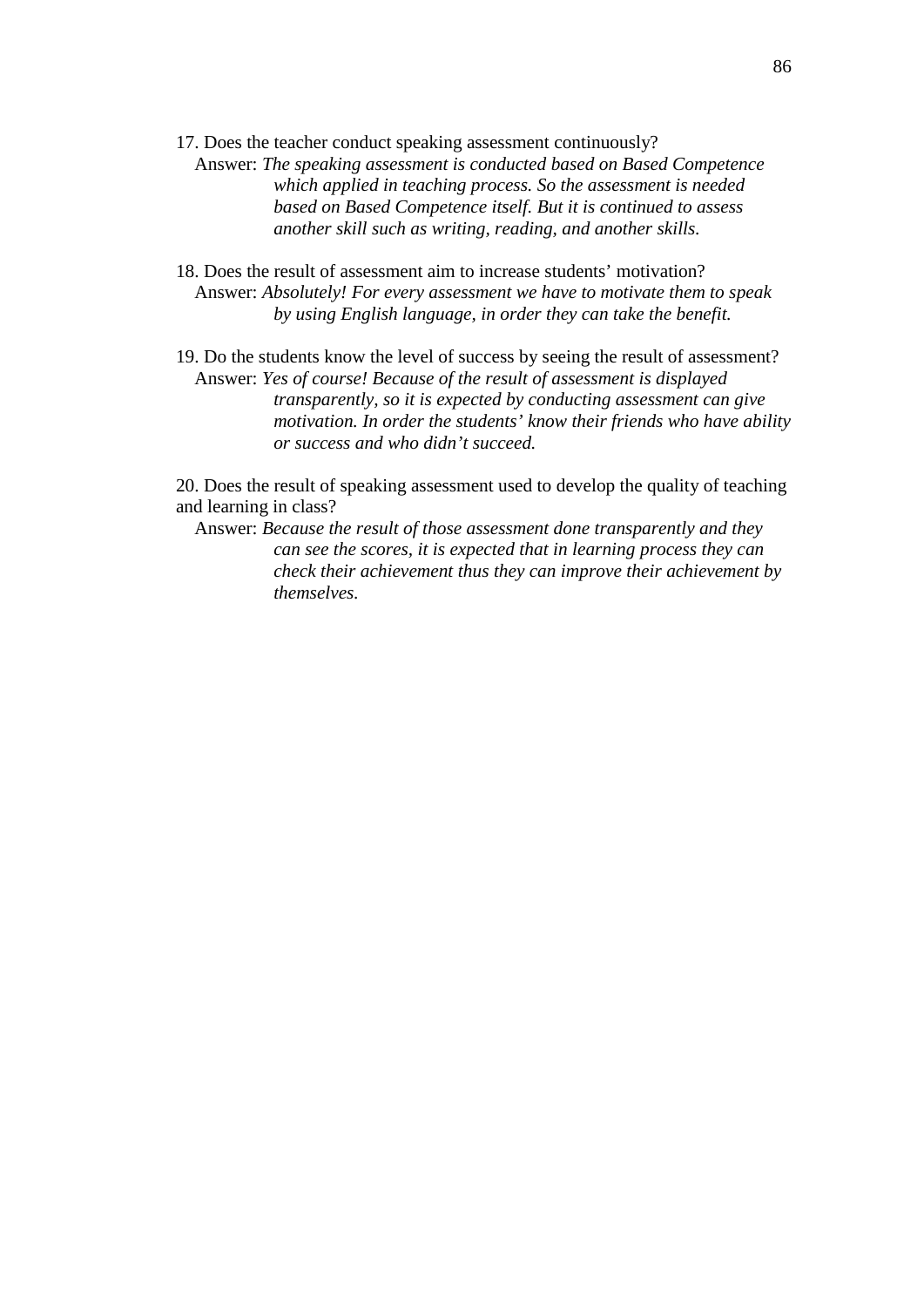#### **4. Appendix 4**

1. Questionnaire For Students

#### **Questionaire**

- A. Di bawah ini adalah sejumlah pertanyaan tentang tugas-tugas yang diberikan oleh guru anda dalam menilai *speaking skill* anda selama duduk di kelas 12. Pilihlah salah satu jawaban dengan memberi tanda (X).
	- 1. Apakah guru anda pernah memberi tugas jenis *Word Repetition Task (menirukan kata atau kalimat)*? a. Ya b. Tidak
	- 2. Apakah guru anda pernah memberi tugas jenis *Phonepass Test (berbicara melalui telepon)*?

a. Ya b. Tidak

- 3. Apakah guru anda pernah memberi tugas jenis *Directed Response Task (memeberi respon secara langsung)*?
	- a. Ya b. Tidak
- 4. Apakah guru anda pernah memberi tugas jenis *Reading aloud Task (membaca dengan keras)*?

a. Ya b. Tidak

- 5. Apakah guru anda pernah memberi tugas jenis *Dialogue*? a. Ya b. Tidak
- 6. Apakah guru anda pernah memberi tugas jenis *Monologue*? a. Ya b. Tidak
- 7. Apakah guru anda pernah memberi tugas jenis *Describing Pictures (mendeskripsikan gambar)*? a. Ya b. Tidak
- 8. Apakah guru anda pernah memberi tugas jenis *interview (wawancara)*? a. Ya b. Tidak
- 9. Apakah guru anda pernah memberi tugas jenis *Conversation (percakapan)*?
	- a. Ya b. Tidak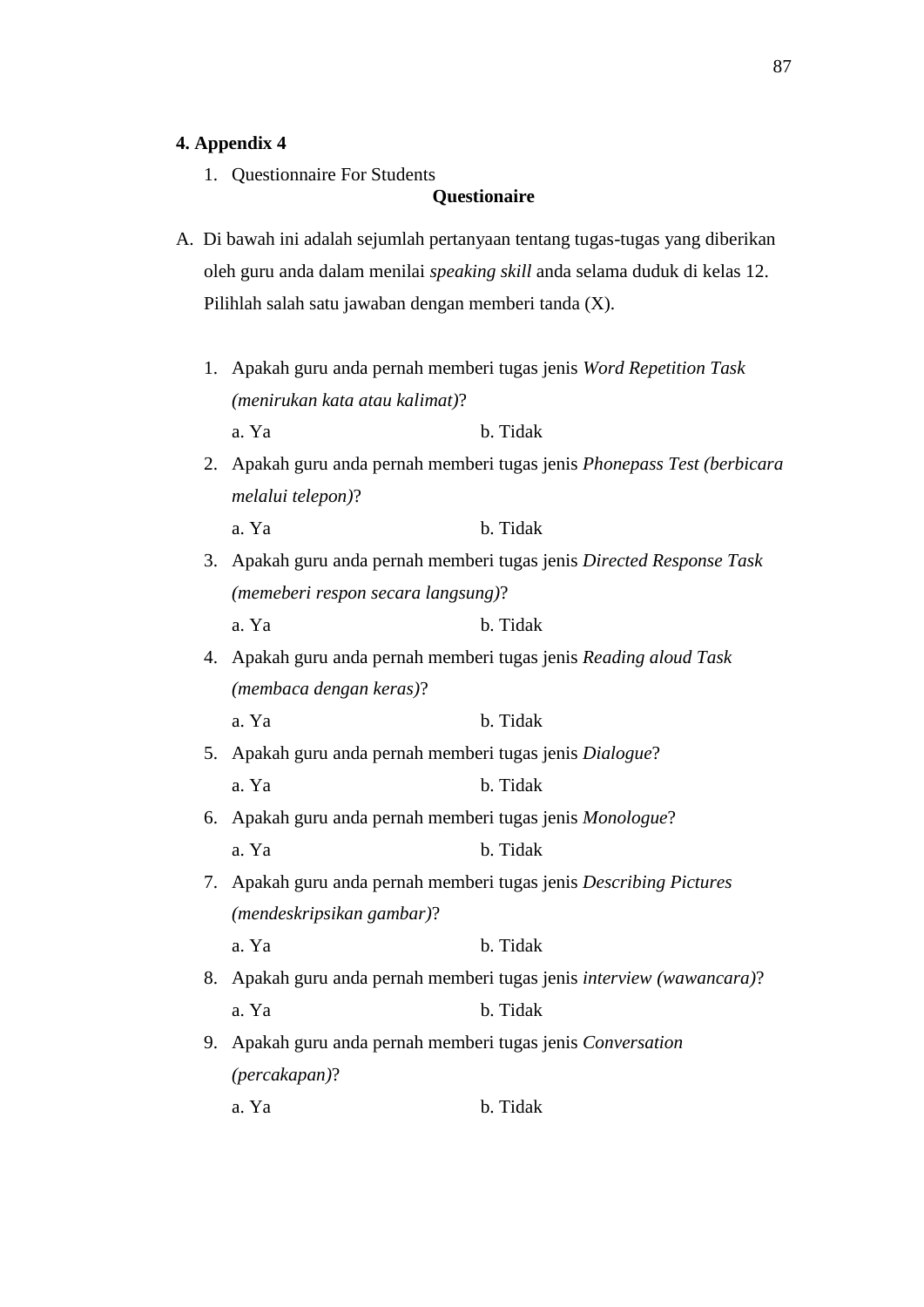| 10. Apakah guru anda pernah memberi tugas jenis Sharing? |                                                                       |  |
|----------------------------------------------------------|-----------------------------------------------------------------------|--|
| a. Ya                                                    | b. Tidak                                                              |  |
|                                                          | 11. Apakah guru anda pernah memberi tugas jenis Discussion (diskusi)? |  |
| a. Ya                                                    | b. Tidak                                                              |  |
|                                                          | 12. Apakah guru anda pernah memberi tugas jenis Speech (pidato)?      |  |
| a. Ya                                                    | b. Tidak                                                              |  |
|                                                          | 13. Apakah guru anda pernah memberi tugas jenis Oral Presentation     |  |
| (presentasi secara oral)?                                |                                                                       |  |
| a. Ya                                                    | b. Tidak                                                              |  |
|                                                          | 14. Apakah guru anda pernah memberi tugas jenis Telling Story         |  |
| (Menceritakan sebuah cerita)?                            |                                                                       |  |
|                                                          |                                                                       |  |
| a. Ya                                                    | b. Tidak                                                              |  |
|                                                          | 15. Apakah guru anda pernah memberi tugas jenis Debate (debat)?       |  |
| a. Ya                                                    | b. Tidak                                                              |  |
|                                                          | 16. Apakah guru anda pernah memberi tugas jenis Questions and Answer  |  |
| $(Tanya jawab)$ ?                                        |                                                                       |  |
| a. Ya                                                    | b. Tidak                                                              |  |
|                                                          | 17. Apakah guru anda pernah memberi tugas jenis Paraphrasing?         |  |
| a. Ya                                                    | b. Tidak                                                              |  |
|                                                          | 18. Apakah guru anda pernah memberi tugas jenis Role Play (drama)?    |  |
| a. Ya                                                    | b. Tidak                                                              |  |

Nama :

Kelas :

No. Induk: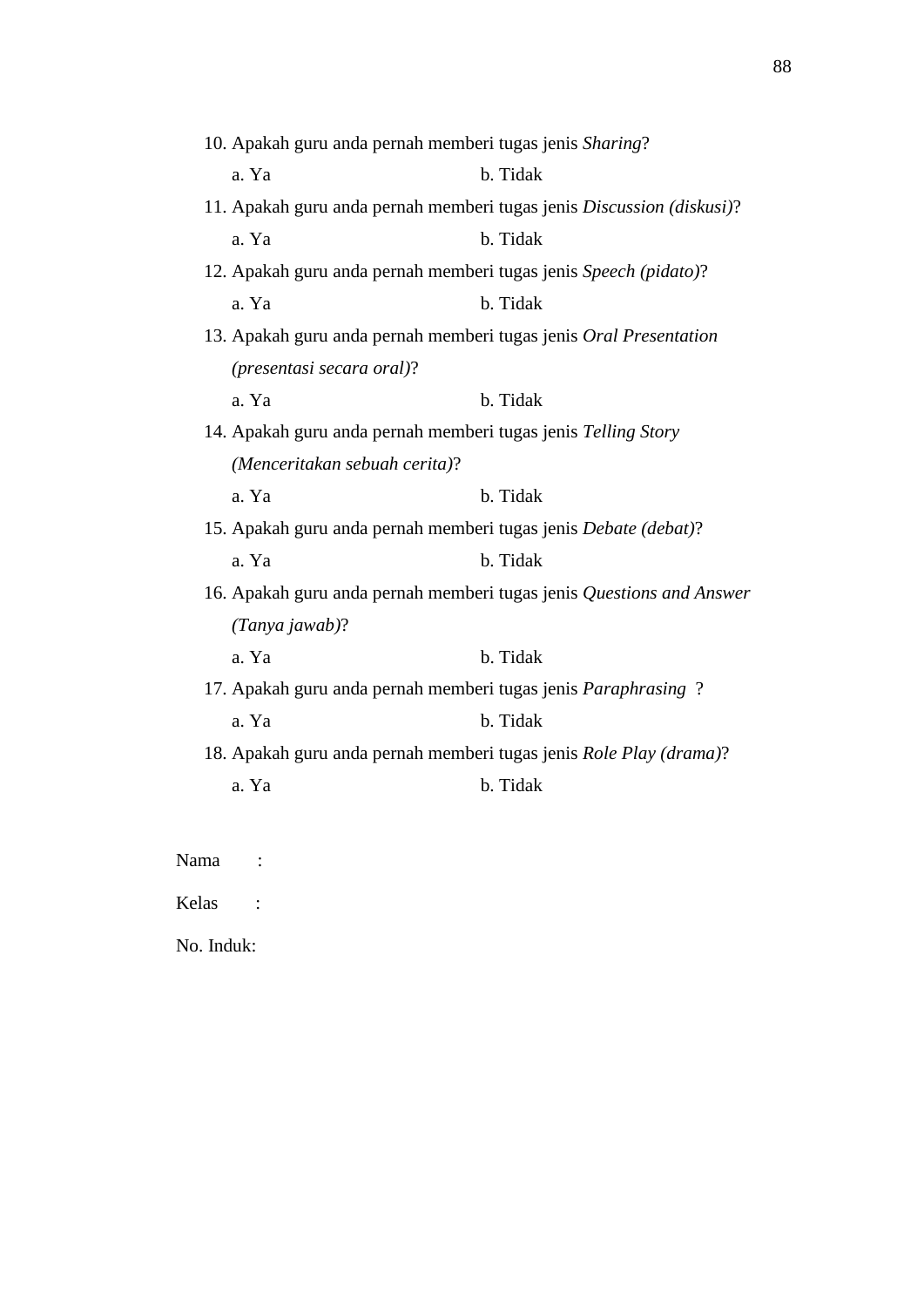## **5. Appendix 5**

2. The data of questionnaire.

After administering the questionnaires to the students the data of frequency can be presented in table 1.1 up to table 1.18 below.

1. Has your teacher given the task which the type was Word Repetition Task?

| Table 1.1 |
|-----------|
|-----------|

|   | No. Scales of Option | $\%$ |
|---|----------------------|------|
| A | Yes                  |      |
| B | No                   | 100  |

2. Has your teacher given the task which the type was Phone Pass test?

#### Table 1.2

|   | No.   Scales of Option | 0/2 |
|---|------------------------|-----|
| А | Y es                   |     |
|   |                        | 100 |

3. Has your teacher given the task which the type was Directed Response Task?

# Table 1.3

|   | No. Scales of Option | 0/2 |
|---|----------------------|-----|
| A | <b>Yes</b>           |     |
| B | No.                  | 100 |

4. Has your teacher given the task which the type was Reading Aloud Task?

|   | No. Scales of Option | $\frac{0}{0}$ |
|---|----------------------|---------------|
| A | Yes                  |               |
| B | No                   | 100           |

5. Has your teacher given the task which the type was Dialogue?

| Table 1.5 |  |
|-----------|--|
|-----------|--|

|   | No.   Scales of Option |     |
|---|------------------------|-----|
| A | Yes                    |     |
| B |                        | 100 |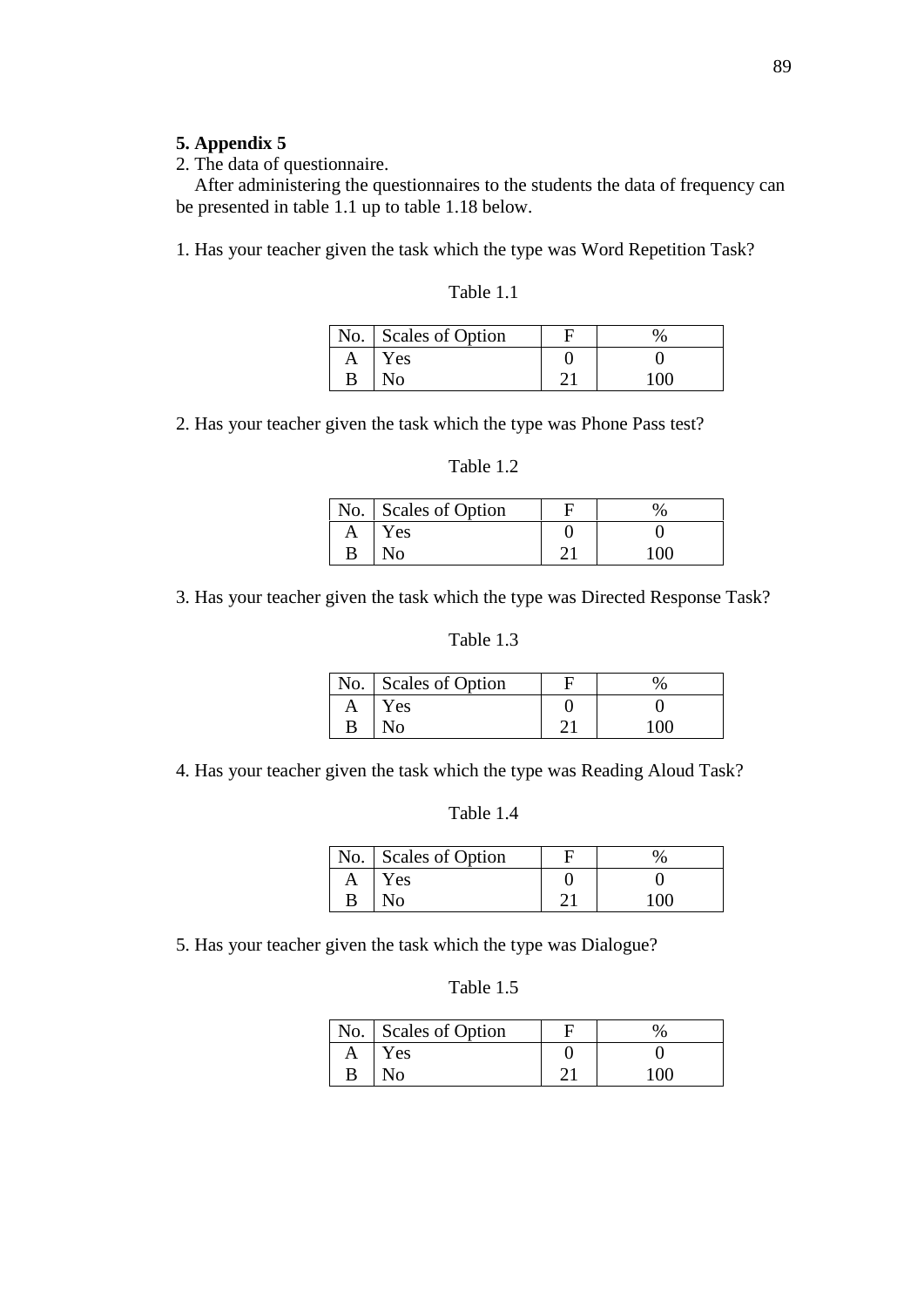6. Has your teacher given the task which the type was monologue?

## Table 1.6

|   | No.   Scales of Option |     |
|---|------------------------|-----|
| A | <b>Yes</b>             |     |
| В |                        | 100 |

7. Has your teacher given the task which the type was Describing Pictures?

|   | No. Scales of Option |     |
|---|----------------------|-----|
| A | Yes                  | 100 |
|   |                      |     |

8. Has your teacher given the task which the type was interview?

|   | $\vert$ No. $\vert$ Scales of Option |     |
|---|--------------------------------------|-----|
| A | Yes                                  |     |
| B | No                                   | 100 |

9. Has your teacher given the task which the type was Conversation?

## Table 1.9

|   | No. Scales of Option |     |
|---|----------------------|-----|
| A | Yes                  | 100 |
| B | No                   |     |

10. Has your teacher given the task which the type was Sharing?

#### Table 1.10

|   | No.   Scales of Option |         |  |
|---|------------------------|---------|--|
|   | Yes                    |         |  |
| В | No                     | $100 -$ |  |

11. Has your teacher given the task which the type was Discussion?

# Table 1.11

|   | No.   Scales of Option |     |
|---|------------------------|-----|
| A | Y es                   | 100 |
| B | . ≀0د                  |     |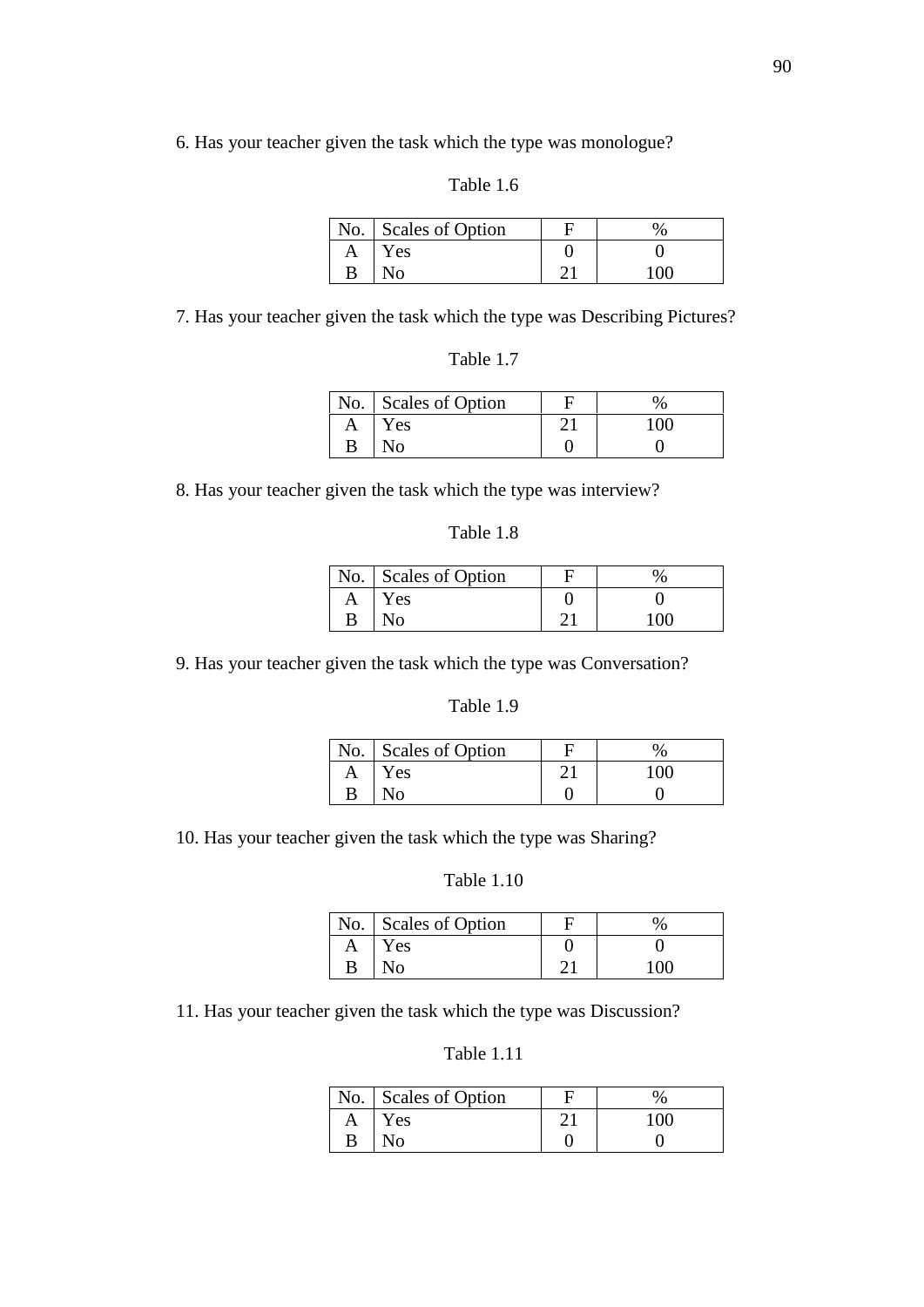12. Has your teacher given the task which the type was Speech?

### Table 1.12

|   | No.   Scales of Option |     |
|---|------------------------|-----|
| A | Yes                    |     |
| B |                        | 100 |

13. Has your teacher given the task which the type was Oral Presentation?

|   | No. Scales of Option |     |
|---|----------------------|-----|
| A | Yes                  |     |
|   |                      | 100 |

14. Has your teacher given the task which the type was Telling Story?

|   | No. $\vert$ Scales of Option |     |
|---|------------------------------|-----|
|   | Yes                          |     |
| В | NO.                          | 100 |

15. Has your teacher given the task which the type was Debate?

|   | No. Scales of Option |     |  |
|---|----------------------|-----|--|
| A | <b>Yes</b>           |     |  |
| B | No                   | 100 |  |

16. Has your teacher given the task which the type was Question and Answer?

#### Table 1.16

|   | No. Scales of Option | $\%$ |  |
|---|----------------------|------|--|
|   | Yes                  |      |  |
| В | No                   | 100  |  |

17. Has your teacher given the task which the type was Paraphrasing?

Table 1.17

|   | No. Scales of Option |     |
|---|----------------------|-----|
|   | Yes                  |     |
| B | NO.                  | 100 |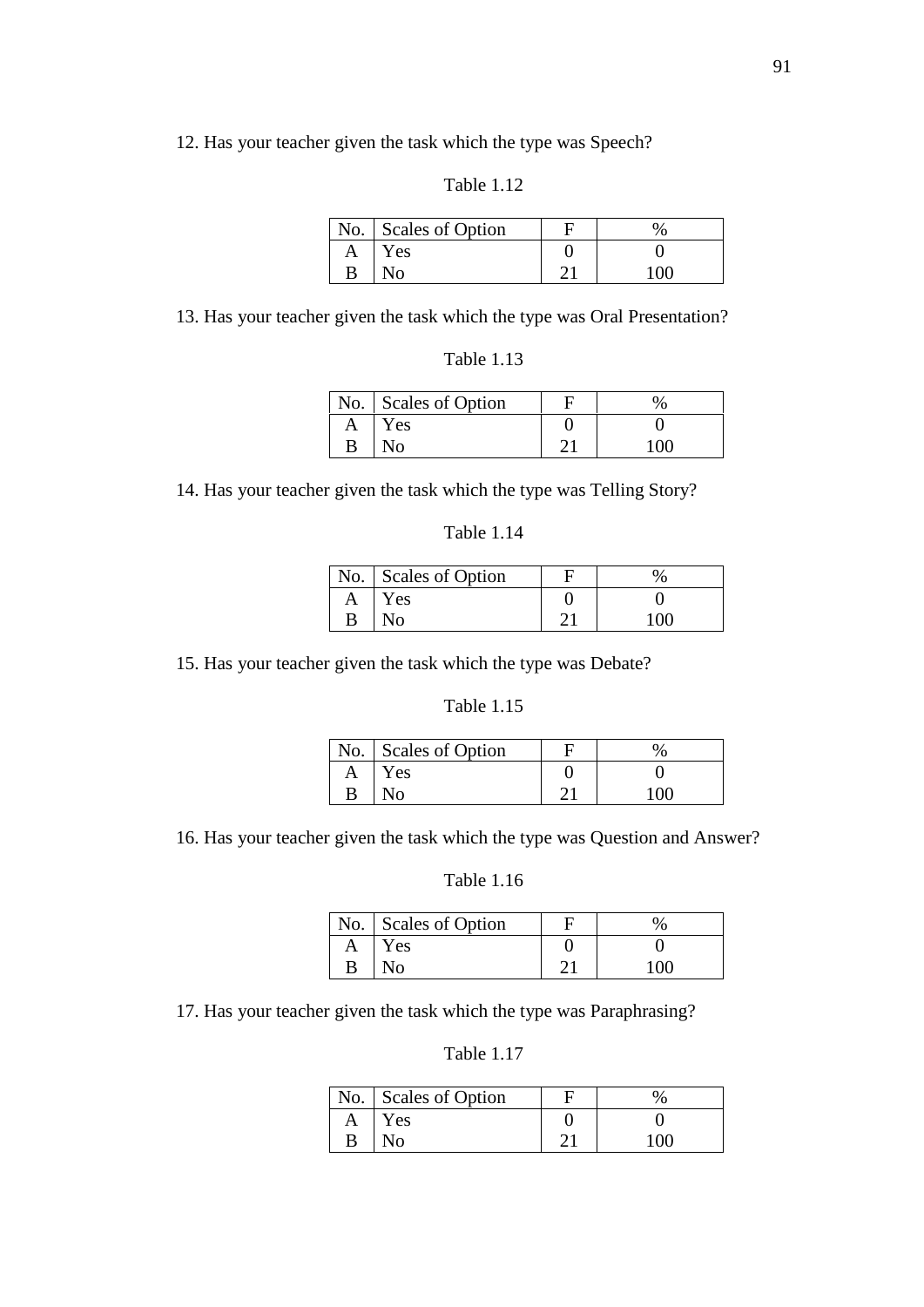# 18. Has your teacher given the task which the type was Role play?

# Table 1.18

|   | No. Scales of Option |     |  |
|---|----------------------|-----|--|
| A | Y es                 |     |  |
| B |                      | 100 |  |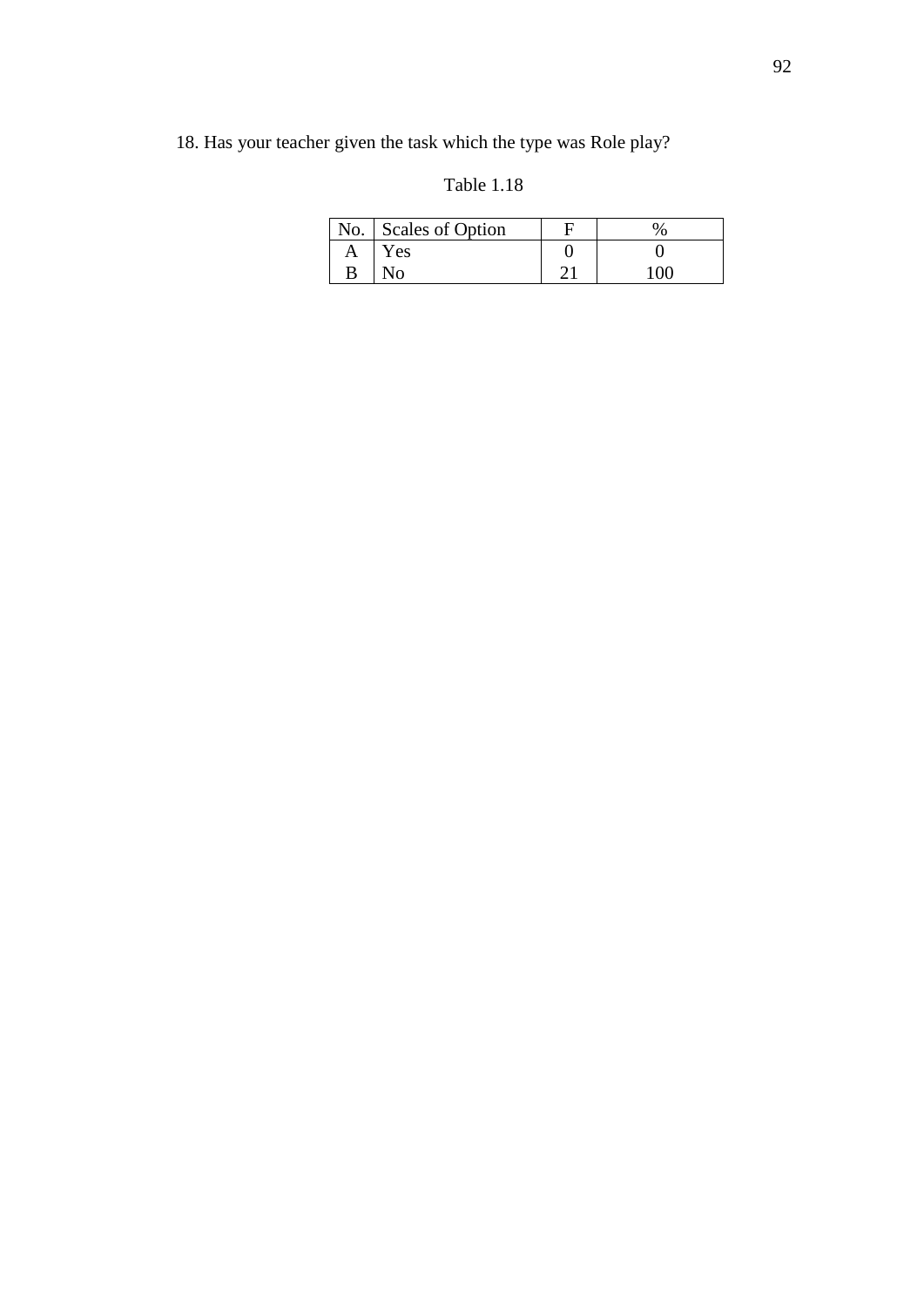# **6. Appendix 6 (Documents)**

1. Rubric for assessing discussion

| Accuracy                                      |               | Fluency                                |
|-----------------------------------------------|---------------|----------------------------------------|
| Little or no language produced                |               | Little or no communication             |
| Poor vocabulary, mistakes in basic            |               | Very hesitant, and brief utterances,   |
| grammar, may have very strong foreign         | $\mathcal{P}$ | some times difficult to understand     |
| accent                                        |               |                                        |
| Adequate but not rich vocabulary, makes       |               | Gets ideas across, but hesitantly and  |
| obvious grammar mistakes, slight foreign      | 3             | briefly                                |
| accent                                        |               |                                        |
| Good range of vocabulary, occasional          | 4             | Effective communication in short turns |
| grammar slips, slight foreign accent          |               |                                        |
| Wide vocabulary appropriately used,           |               | Easy and effective communication       |
| virtually no grammar mistakes, native like or | 5             | uses long turns                        |
| slight foreign accent                         |               |                                        |

**Grading :**1 : 1 – 20  $2:21 - 40$ 

 $3:41 - 60$ 

- $4:61 80$
- $5:81 100$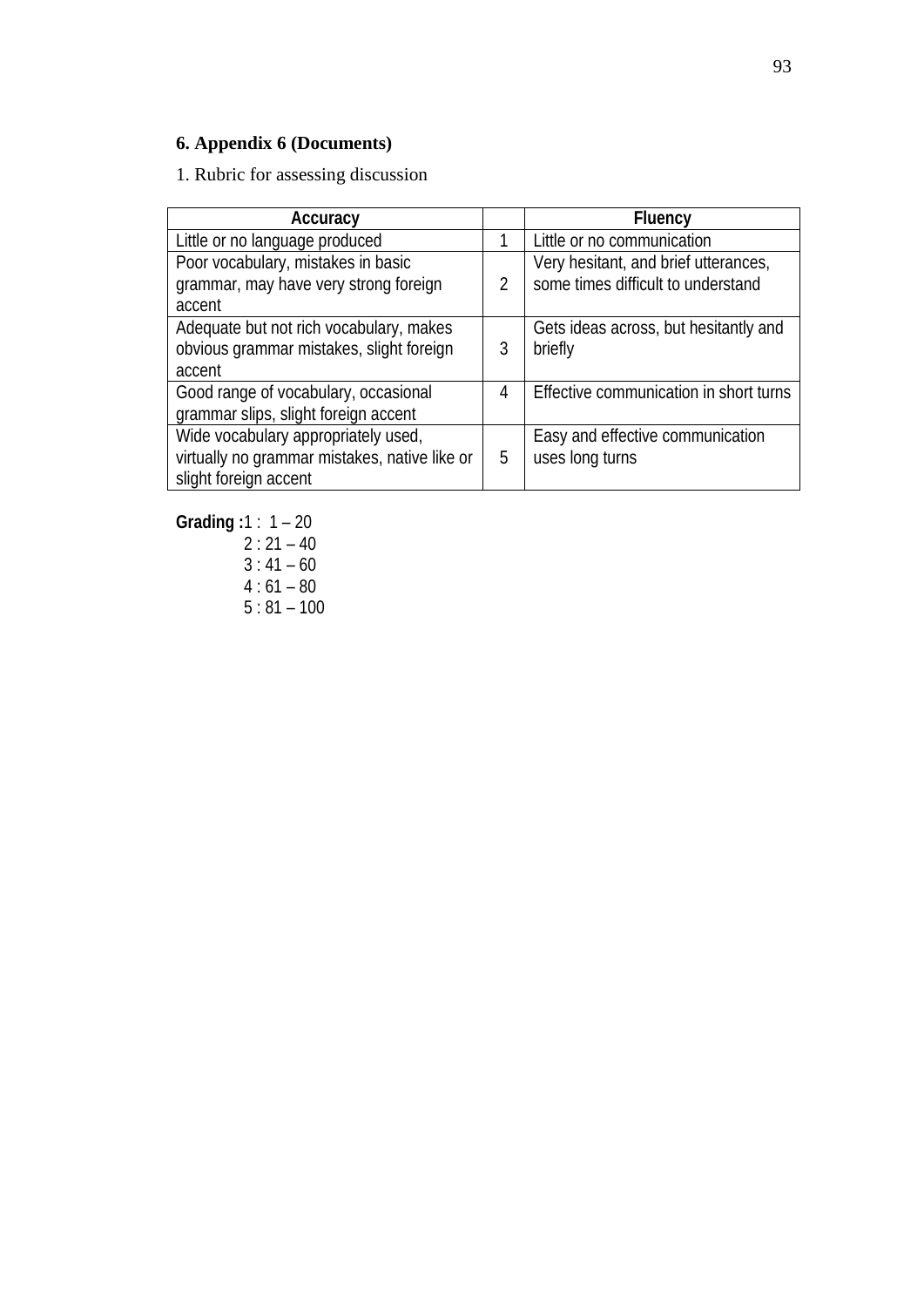2. Rubric for assessing conversation

#### **RUBRIK PENILAIAN**

| NO.              | <b>ASPEK YANG DINILAI</b> | A | B | $\mathbf C$ | E |
|------------------|---------------------------|---|---|-------------|---|
| 1                | Pronunciation             |   |   |             |   |
| $\overline{2}$   | Fluency                   |   |   |             |   |
| 3                | Vocabulary                |   |   |             |   |
| $\boldsymbol{4}$ | Grammar                   |   |   |             |   |
| 5                | Expression                |   |   |             |   |

- $A : 81 100$  (Excellent)
- $B : 61 80$  (Good)
- $C : 41 60$  (Average)
- $D : 21 40$  (Less)
- $E : 0 20$  (Poor)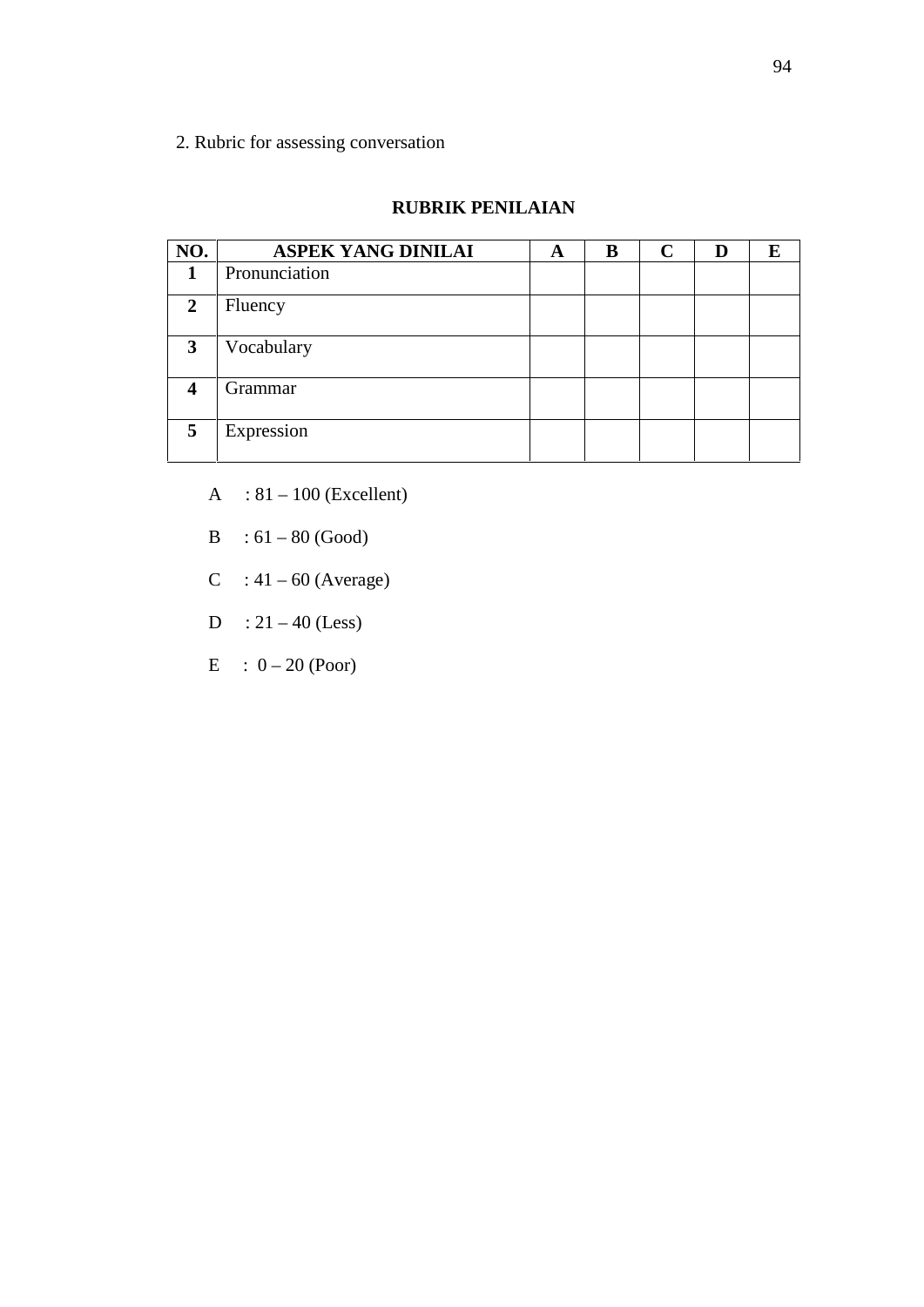3. Rubric for assessing describing picture

#### **RUBRIK PENILAIAN**

| NO. | <b>KRITERIA PENILAIAN</b>                            | <b>SKOR</b> |
|-----|------------------------------------------------------|-------------|
|     | Pronunciation benar, grammar benar, berbicara lancar |             |
| 2   | Pronunciation benar, grammar benar, kurang lancar    |             |
|     | Pronunciation benar, grammar salah, kurang lancar    |             |
| Δ   | Pronunciation salah, grammar salah, kurang lancar    |             |

# **Kriteria penilaian:**

**3 : 75 – 100**  $2:50 - 75$  $1: 25 - 50$  $0: 0-25$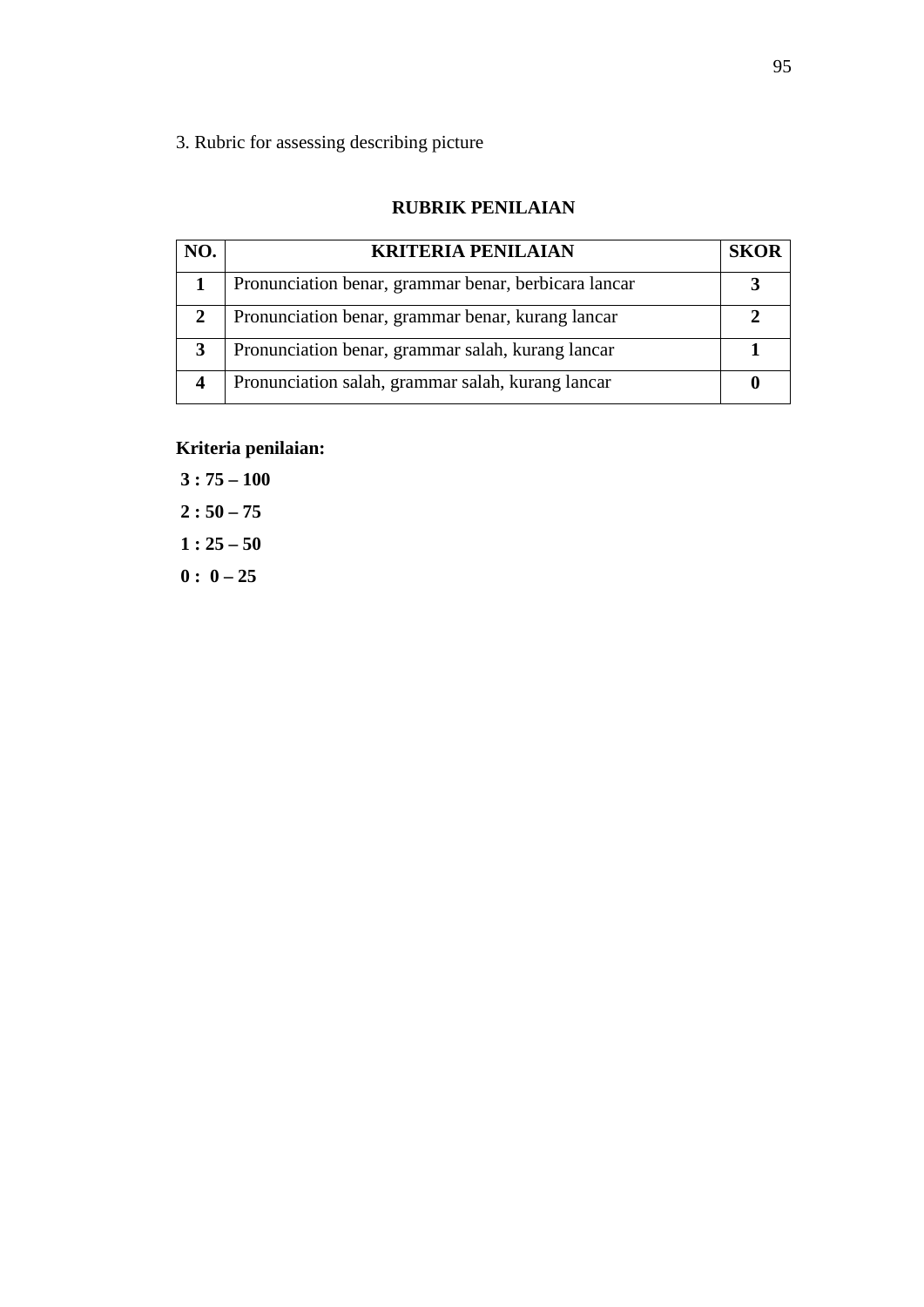#### **7. Appendix 7 (Portfolios)**

### **AT THE LIBRARY**

Basyir and Dedi are in the library. They want to borrow or return the books and then Ichsan comes to them.

Basyir : How are you, Ded?

Dedi : I'm fine and you??

Basyir : well, I'm fine too!

By the way what are you doing here?

- Dedi : I'm going to find some books here! And what do you get here?
- Basyir : I wanna return this book here. What book do you look for?

Dedi : I'm looking for biology book.

Basyir : What for?

Dedi: : I need more references to finish my homework! So, I'll look for many books here.

Basyir : May I help you?

- Dedi: : Yes, of course!
- Basyir : Ok! Let's find it together.

A Few minutes later they meet Ichsan.

Ichsan : Hi! I have never seen you here before.

Are you new members of the library?

Basyir : yes, we are. We come from Yogyakarta,

By the way, how long do you become it's member??

- Ichsan : For four years.!
- Dedi : Oh! It's a long time.

So, you have borrowed a lot of books here.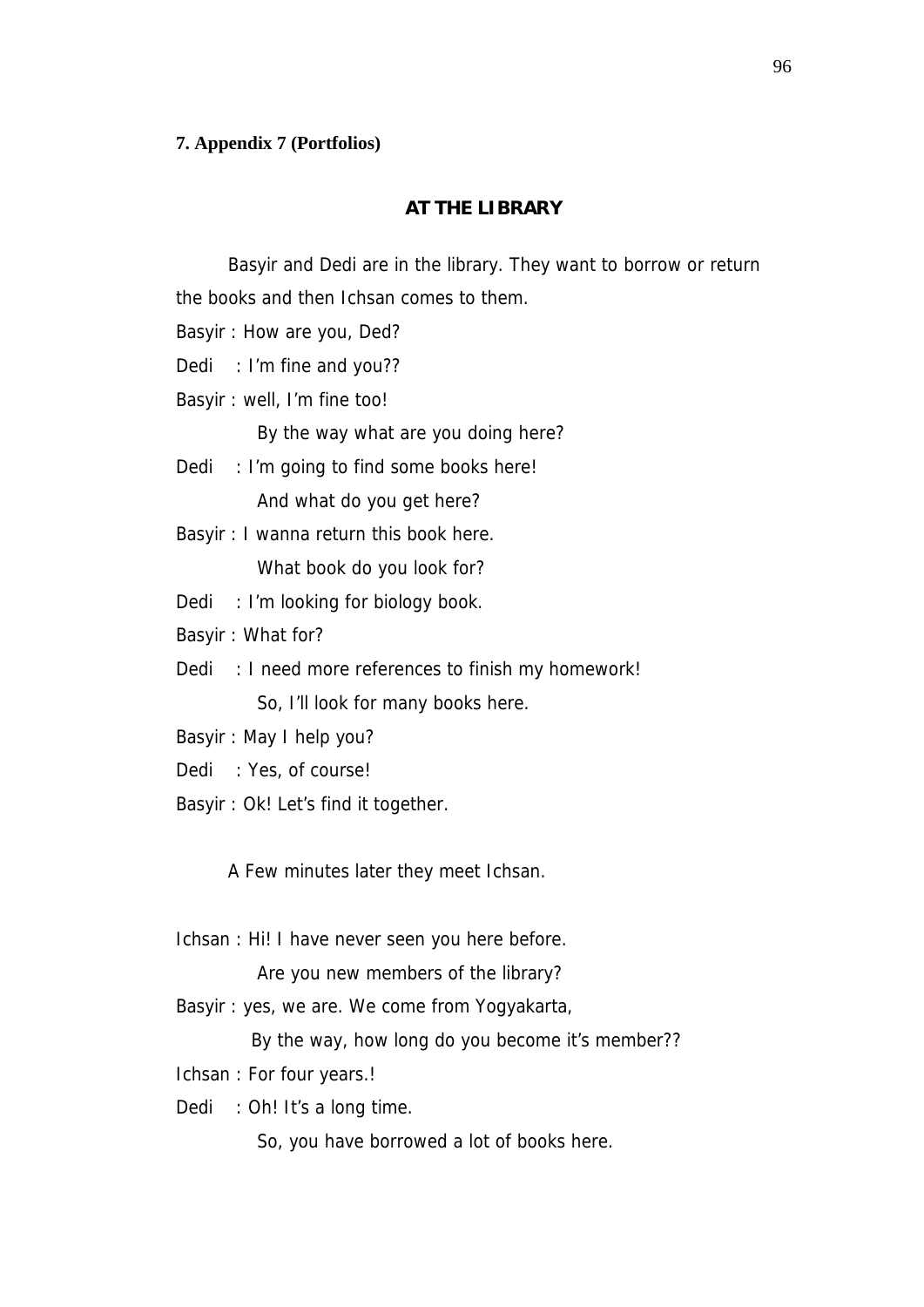Ichsan : Yes, You're right. What kinds of books do you like?

Basyir : I like any kinds of books but I'm interested in adventures.

Dedi: : I like science books. Like technologies, biology, and many more.!

Ichsan I know one about it. If you want to, I'll show you the selves of those sorts.

Basyir : It's kind of you. Thanks!!!

Ichsan : By the way, what's your name?

Basyir : My name is Basyir, and this is Dedi. And you??

Ichsan : Nice to know you.

Basyir : Nice to meet you too.!!!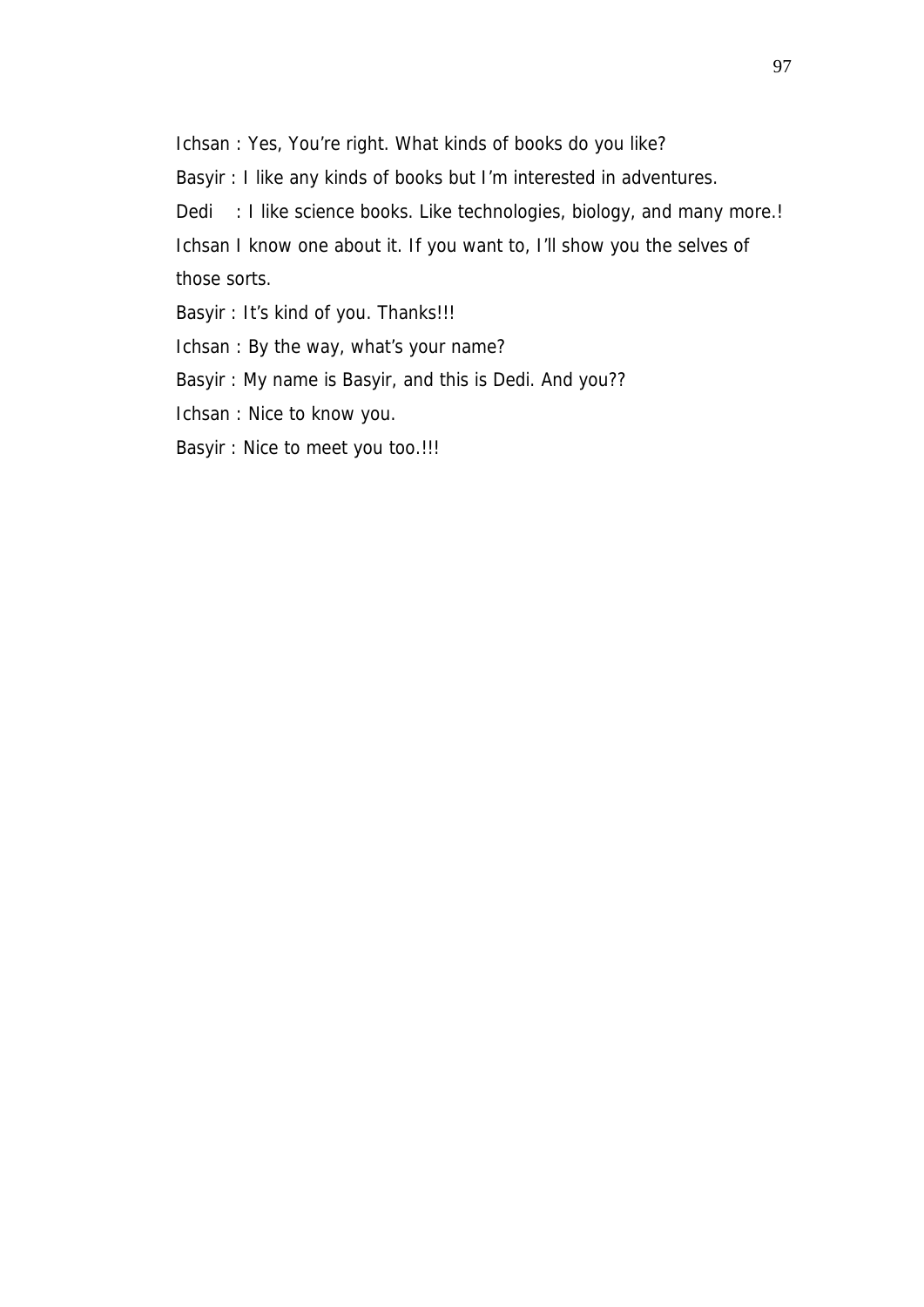#### **AT BIRTHDAY PARTY**

Dewi and Ledya going to Lucy's house. And they want to join Lucy's party. Dewi : Hiii…….Lucy! Ledya : Hiii………Lucy! Lucy : Oh, hiii Dewi. Hiii Ledya thanks for joining my party. Ledya: Yeah, it's wonderful party! Dewi : Hey girls, look that! Lucy : What's wrong?. Dewi : Who are those gentleman over there? Do you know? Two or three of them look familiar. Ledya : Ya, I think the same like you. Two or three of them look familiar. Dewi : Who is that tall, thin man on left?. Lucy : I don't know who that is. May be that is Mr. Ruki. Dewi : Yes, may be. But I don't know Mr. Ruki. Ledya: Me too! Dewi : May be that's Mr. Ruki on the right. Ledya : But the man in the right is short and fat. Dewi : Is Mr. Ruki short and tall? Do you know Lucy?? Lucy : Of course I know. Because Mr. Ruki was my English teacher. He's tallman. So, it's impossible that the man on the right is Mr. Ruki. Ledya : Yeah! I think so. Dewi : Hey friends look that! Who's the girl standing over there.? She is thin tall and good looking. Lucy : That's Dimas. Dimas is my new friend. Come on girls, I'll introduce you to him. Hi Dimas that's Ledya and Dewi. We want recognizing you. Dimas : Oh great. Glad to see you. Wow, its my favorite song. I love this song. Dewi : You know who is the singer of this song? Dimas : Of course I know! The singer of this song is J-lo. Ledya : who is J-lo?? Dimas : J-lo is Jenifer Lopez. Lucy : She is Diva from Latin. Dewi : Jenifer Lopez? What does she look like? Dimas : She is beautiful, thin and sexy. Dewi : Wow…! Do you know the title of this song? Dimas : Yes I do. The title of this song is no me ames. Dewi : No me ames, what's the meaning? Dimas : The meaning of no me ames is don't love me. Dewi : It's great song Lucy : By the way, I'm sorry friends, I must go now. My mother is waiting for me over there. It's my party, do you remember. Ledya : Don't worry lucy you can go now, it's your party. Lucy : Good bye friends.

- 1. Ledya Paramitha Dewi (13)
- 2. Amanda Dewi Larasati (3)
- 3. Lucy Nuraini (15)
- 4. Dimas Abdi W. R. (8)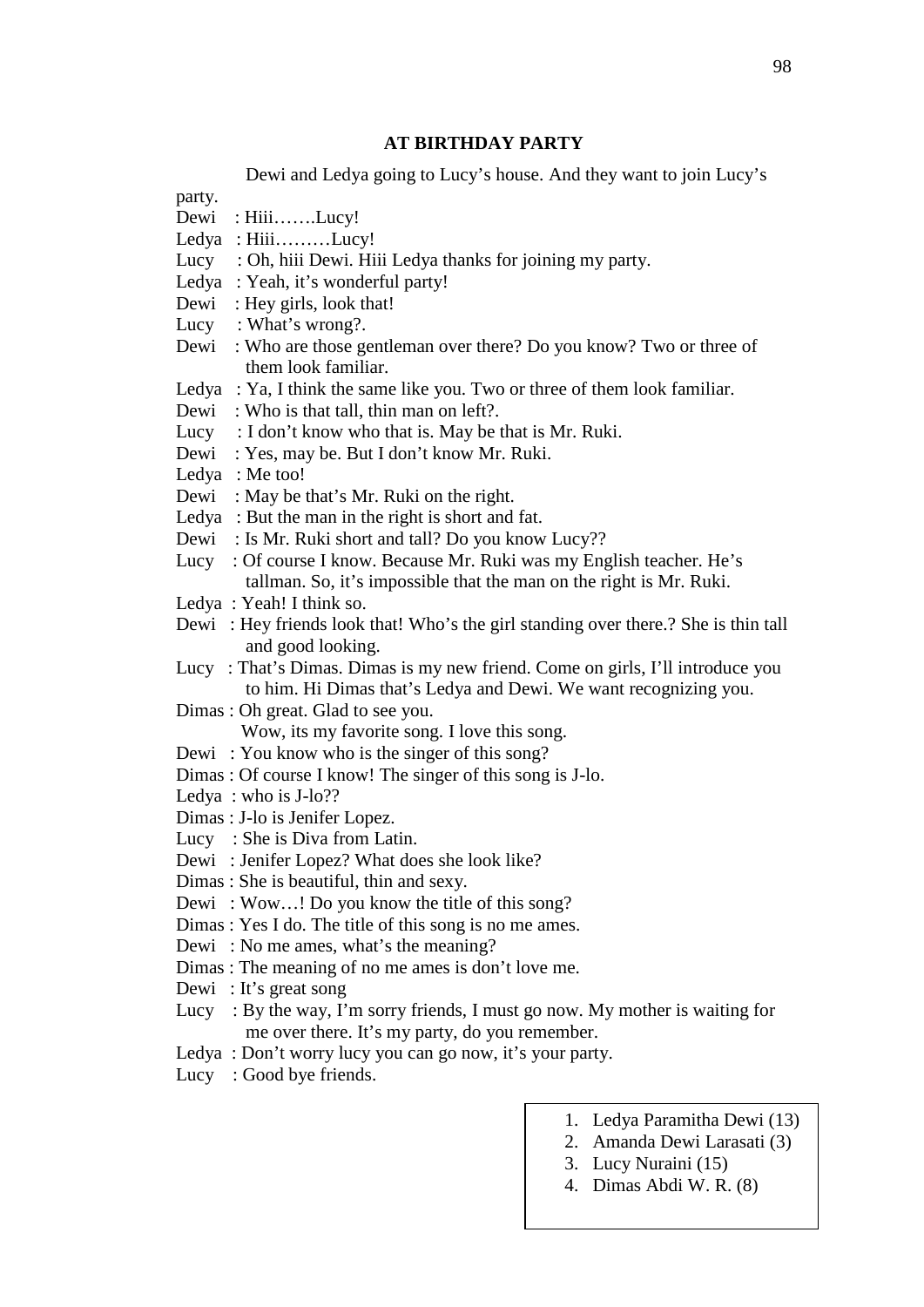## **Having New Sister**

At Monday morning Farah, Nur, Dwi were take walk in the market. And than, they are meeting with their friends Habibi and Syahid.

Farah : Hello friends good morning!

Habibi : Hello, good morning. How are you today, Farah, Nur, Dwi.?

Farah : I'm very well. Thank you.

Nur  $:$  I'm fine.

Dwi : I'm fine too.

Nur : And you, Habibi and Syahid?

Habibi : I'm not very well. Cause I've got a fever.

Syahid: If I'm very well.

Farah : By the way, where are you going, Habibi and Syahid?

Syahid: I hear Dwi have got new younger sister.

Dwi : What? Who say? No. I haven't.

Habibi : Never mind, don't you lie to us?

Nur : Yes. Habibi is right. They are also our friends, aren't they/

Dwi : Ok! I'll be honest. I really have got new younger sister.

Syahid: Oh that's graet. Congratulation!

Dwi : Thank you.

Habibi: Any way, where do you go Dwi, Farah, and Nur?

Farah : We will go to Baby Shop.

Habibi : We will go to there also to buy some thing for your younger sister.

Nur : And than. We can go there together!

Dwi : Yes that good idea.

Syahid: Dwi can you tell us about your new younger sister?

Habibi: I think your younger sister is more beautiful than Dwi. Sorry!

Dwi : Yes, may be you're right.

Habibi: No, no, no. I just kidding.

Nur : Don't you fight here.?

Dwi : Ok! I'm sorry! My younger sister is funny. Her eyes, nose and mouth are small. But she hasround cheek. And her skin are very softly.

Syahid: Who is she look like?

Nur : She look like her mother!

Habibi: Dwi, could I and Syahid go to your house to visit your younger sister?

Dwi : Yes of course. You can.

Farah : After this, we can go to there together. Cause I and Nur also will go to there.

Nur : Ok! I'm agree with you.

Habibi: Come on, we go to Dwi's house now.

Farah : But, we still must to go the baby shop now.

Syahid: Yes you're right!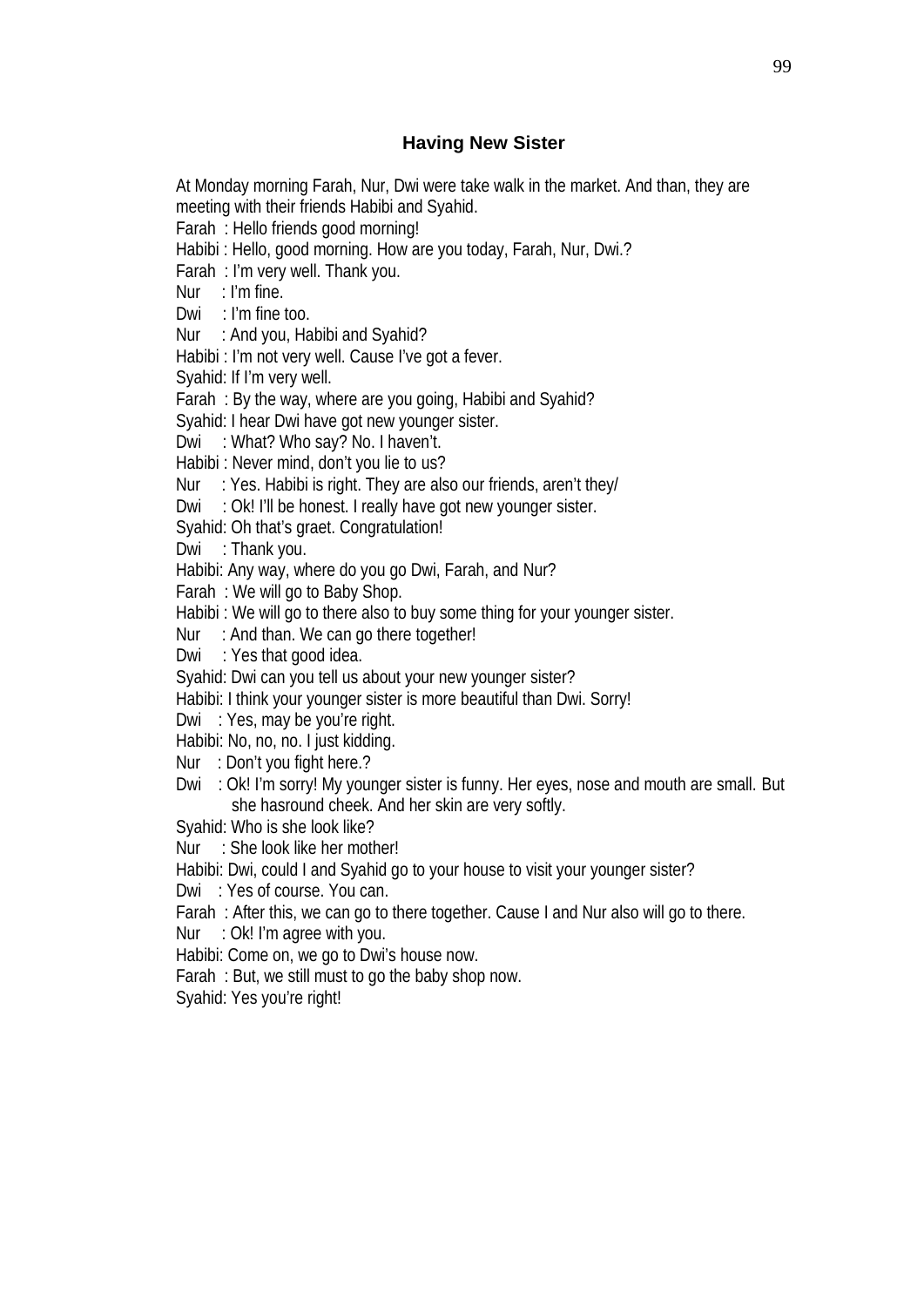#### **AT DEPARTMENT STORE**

Hikmah, Lini, Hani, and Manda to take a walk in the department store.

Accidentally, Manda look at music store and she want buy a cassette.

Manda : Hi friends lets we go to music store.

Lini : Why we go to music store it's better we lunch in the restaurant.

Hikmah: Yes I agree, we can drink coca cola and eat pizza with cheese on it.

Hani : No, I disagree. It's better we go to souvenir store, I want buy sponge bob doll.

Manda : Could you accompany to music store please?

Hikmah: Ok! But after that we must go to restaurant because I'm very hungry

Hani : And after eat let's we go to souvenir Ok.

Manda : Ok!

Lini : Let's go

In the music store

Seller : Can I help you?

Manda : Yes, I need the corrs cassette.

Seller : Which one?

Manda : I think on the inside. There are summer sunshine little song.

Seller: This is you want isn't it?

Manda : Yes thank you

Lini : You like the corrs very much?

Manda : Yes, I am very like it.

Hikmah: Why do you like it?

Manda : Because play of all the equipment music is very good

Hani : How about that personile?

Manda : I like very much

Because he has pointed nose, skin white, blue eyes and he has brownish

hair

Hikmah: How about her body?

Manda : She has a good body. Her tall and her weight ideal.

Lini : I don't like the corrs, I like M2M more than corrs

Hikmah: Why you like M2M more than corrs?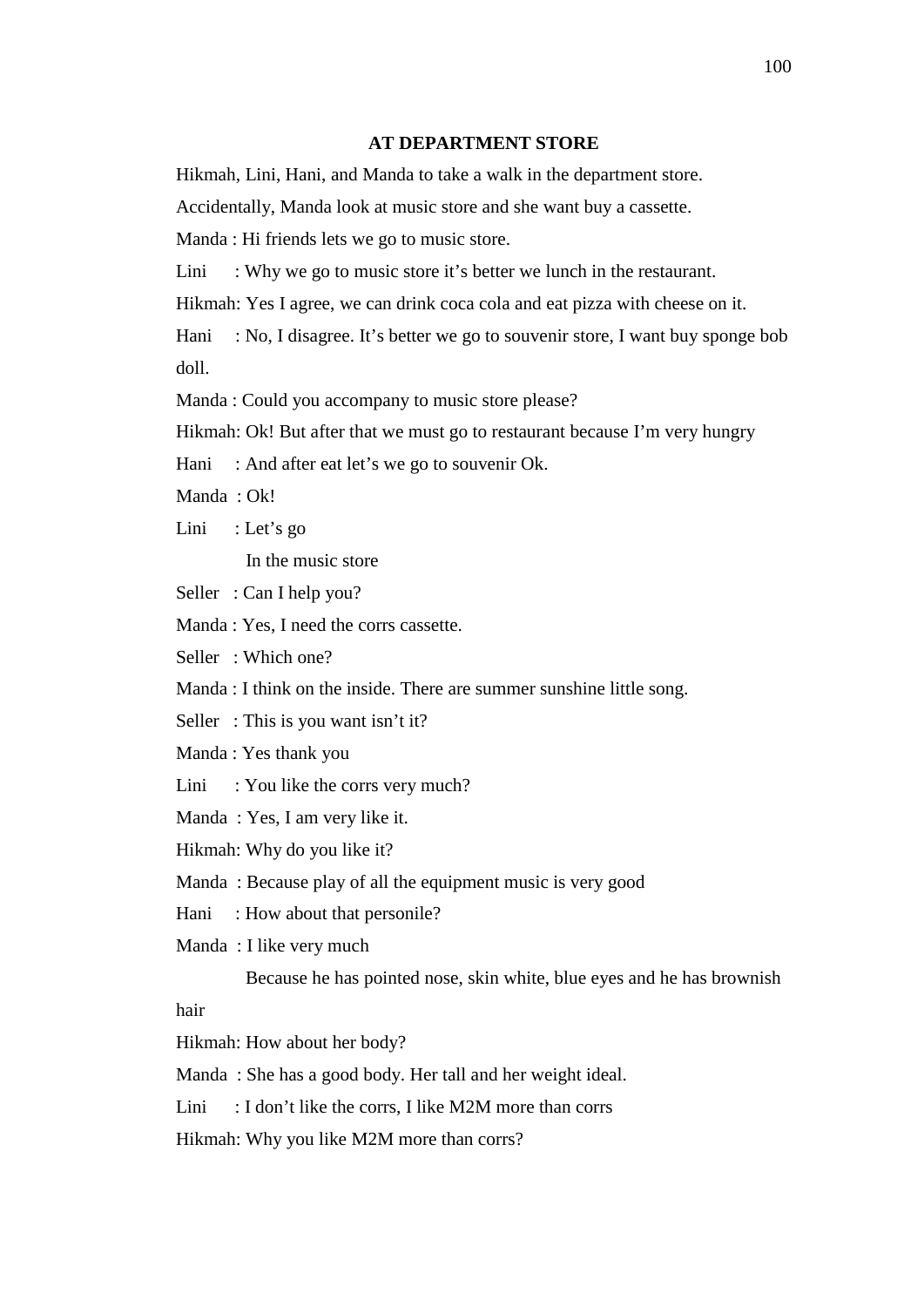- Lini : Because they are beautiful girls and beautiful voice.
- Hani : Which one do you like marine or marry?
- Lini : Any others
- Lini : I like her because she has short hair and brownish hair I am very love it.
- Hikmah: Stop…Stop…I like Siti Nur Haliza very much because her face is very beautiful and her style is elegant.
- Hani : That's all
- Hikmah: No she have good voice too and most I like about her, because she always smile, she has inner beauty and I love all of Siti Nurhaliza.
- Lini : How about you?
- Hani : Me...I like sponge bob very much
- Hikmah: Don't kidding, we talk about music
- Hani : I am sorry I like Avril Lavign because she has good voice
- Manda : only good voice
- Hani : No, she is beautiful, attractive and like a boy
- Seller : Ms. So you take this cassette
- Manda: Yes, ofcourse
- Seller : You must pay at casier, we will close this store.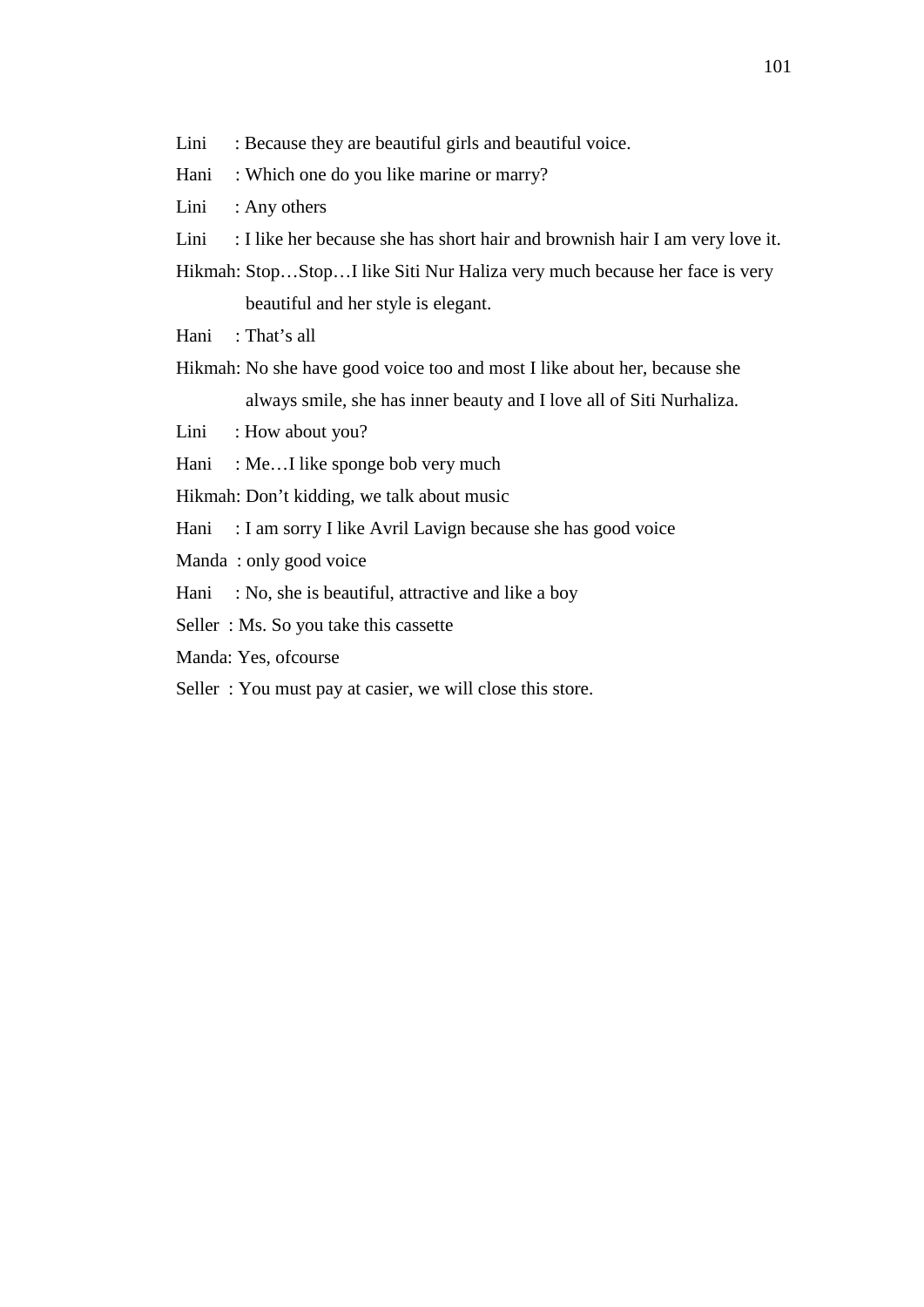

Risvi, Erma and Firman are in the backyard when Laily and Malik visit them.

Laily : Hai! What are you doing? Your mother tells me that you are very busy with your new pets.

Risvi : Hello Laily. Hello Malik. Come closer. I'll show you my rabbits.

Firman : look! They are very funny, aren't they?

- Erma : Yes they are. Who give you them Risvi?
- Risvi : My father did. He has gone to the pets shop. He bought me these couple of rabbits.
- Malik : What are their name?
- Risvi : I name Snowy for the white rabbits and Spotty for the other one.
- Malik : It seems that Spotty eats more greedily than Snowy.
- Firman : Yes, it is. It has eaten two big carrots while snowy eats one.
- Risvi : By the way, don't you have a pet?

Laily : I have already have a pet. My grandma gave me young tortoises. Actually I want to invite you to see them in my house.

- Malik : I also have many pets. They are pigeons. You may to come to my house to see them.
- Erma : That's good idea! Where do you keep them?
- Laily : I keep my tortoises in the aquarium.
- Malik : I keep my birds in their little house.

Firman : Little house?

- Malik : Yes, the house that I made last week.
- Risvi : Do you mean you make the nest like a house for them?
- Malik : Yes I did. They like with their house.
- Risvi : Well! I'll seem them soon!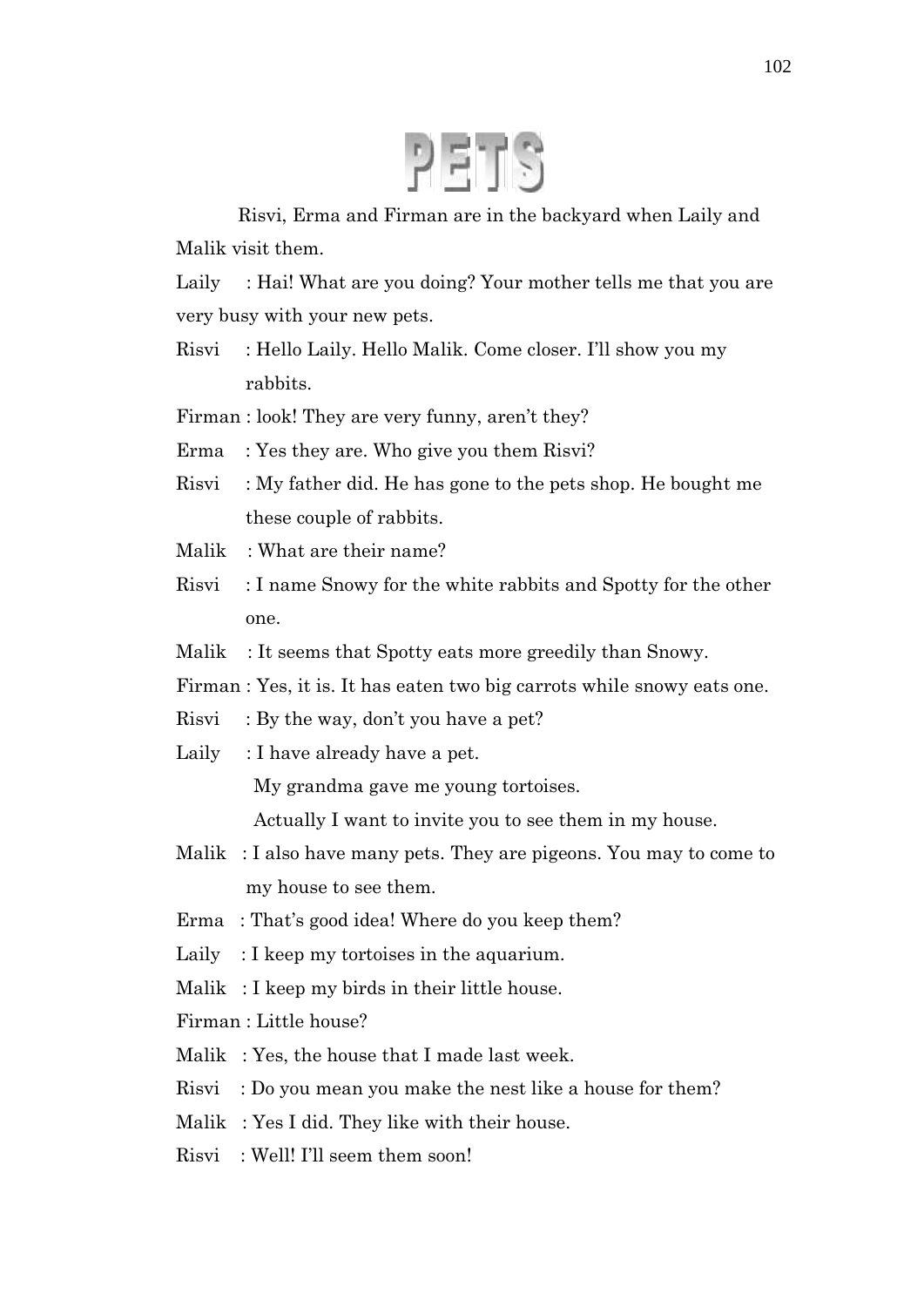# **8. Appendix 8**

- 1. Kriteria Penilaian Portfolio
	- A : Grammar benar, pronunciation benar, penulisan benar, percakapan saling berkaitan (koheren)
	- B : Grammar benar, pronunciation benar, penulisan salah, percakapan saling berkaitan (koheren)
	- C : Grammar banyak yang salah, pronunciation kurang tepat, penulisan banyak yang salah, percakapan tidak saling berkaitan (tidak koheren)